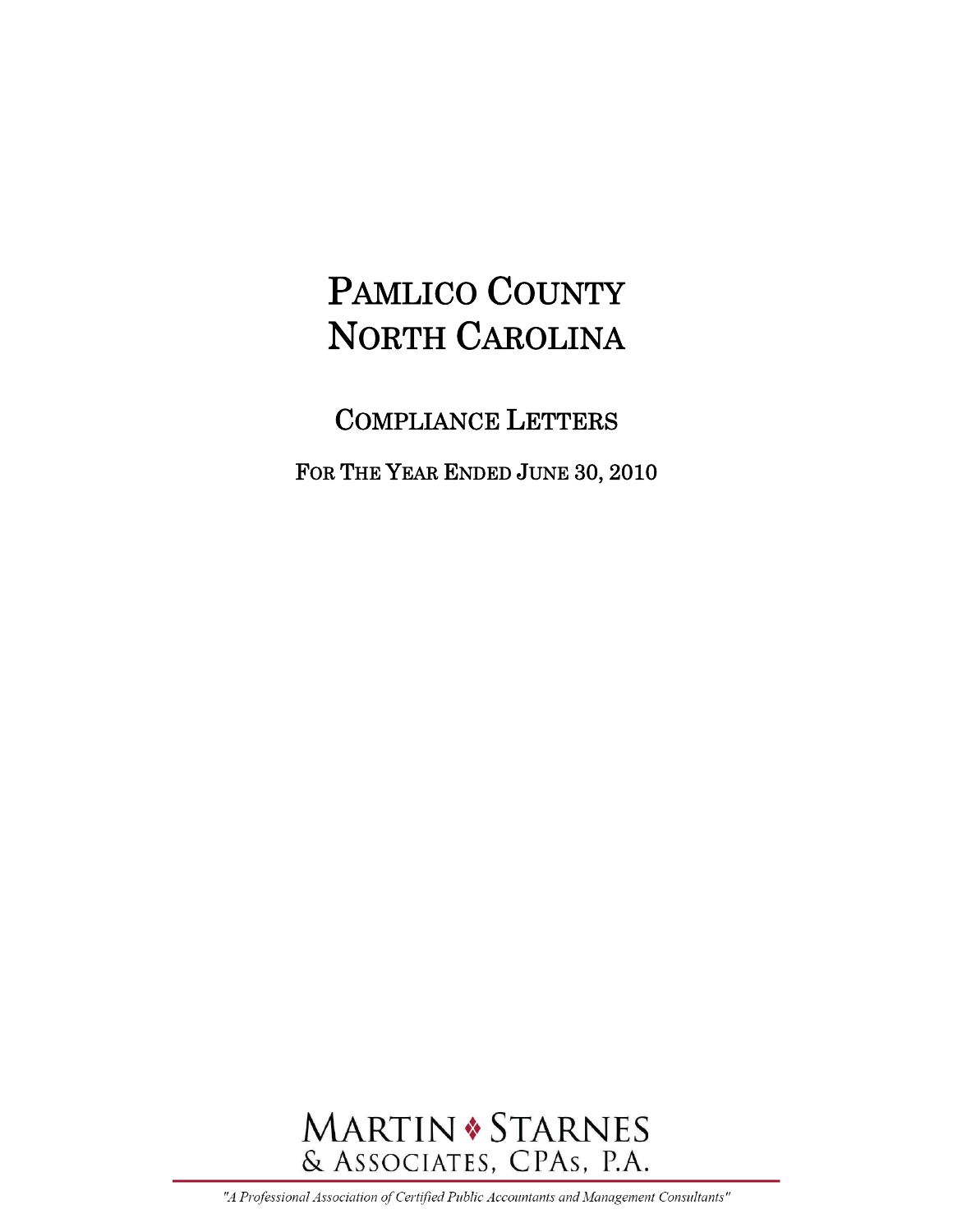### **COMPLIANCE LETTERS FOR THE YEAR ENDED JUNE 30, 2010**

#### **TABLE OF CONTENTS**

| Report On Internal Control Over Financial Reporting and |           |
|---------------------------------------------------------|-----------|
| On Compliance and Other Matters Based On An Audit       |           |
| of Financial Statements Performed in Accordance with    |           |
| <b>Government Auditing Standards</b>                    | $1-2$     |
| Report On Compliance with Requirements That Could       |           |
| Have A Direct and Material Effect on Each Major         |           |
| Federal Program and Internal Control Over Compliance    |           |
| In Accordance with OMB Circular A-133 and the State     |           |
| Single Audit Act                                        | $3 - 5$   |
| Report On Compliance with Requirements That Could       |           |
| Have A Direct and Material Effect On Each Major         |           |
| State Program and On Internal Control Over Compliance   |           |
| In Accordance with Applicable Sections of OMB           |           |
| Circular A-133 and the State Single Implementation Act  | $6 - 8$   |
| Schedule of Findings and Responses                      | $9 - 15$  |
| Summary Schedule of Prior Years' Audit Findings         | 16        |
| Schedule of Expenditures of Federal and State Awards    | $17 - 20$ |

**Page**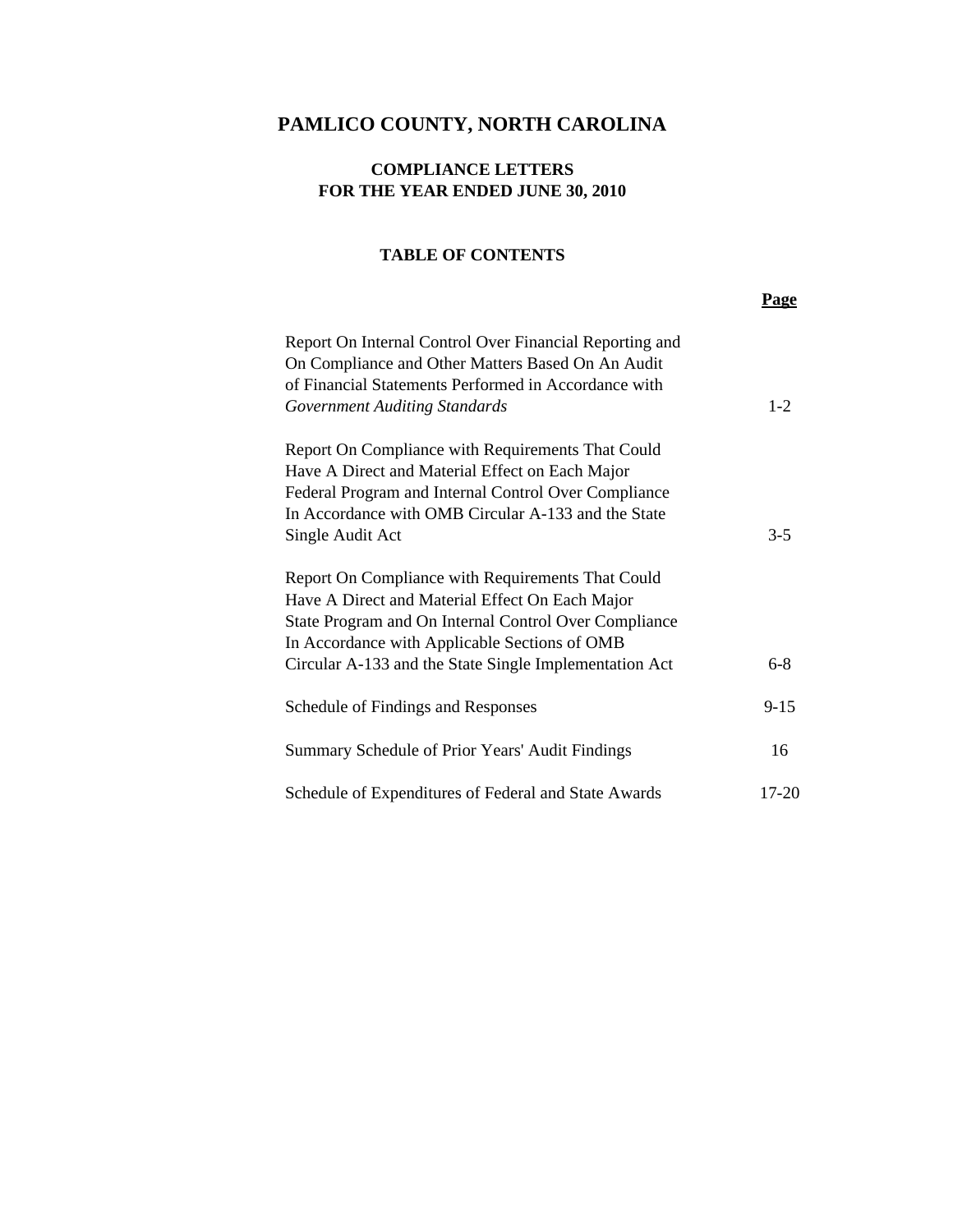#### **Report On Internal Control Over Financial Reporting And On Compliance And Other Matters Based On An Audit Of Financial Statements Performed In Accordance With** *Government Auditing Standards*

To the Board of Commissioners Pamlico County, North Carolina

We have audited the financial statements of the governmental activities, the business-type activities, the discretely presented component unit, each major fund, and the aggregate remaining fund information of Pamlico County, North Carolina as of and for the year ended June 30, 2010, not presented here, which collectively comprise Pamlico County's basic financial statements and have issued our report thereon dated September 29, 2010. Our report includes a reference to other auditors. We conducted our audit in accordance with auditing standards generally accepted in the United States of America and the standards applicable to financial audits contained in *Government Auditing Standards*, issued by the Comptroller General of the United States. Other auditors audited the financial statements of the Pamlico County ABC Board, as described in our report on Pamlico County's financial statements. The financial statements of the Pamlico County ABC Board were not audited in accordance with Government Auditing Standards.

#### **Internal Control Over Financial Reporting**

In planning and performing our audit, we considered Pamlico County, North Carolina's internal control over financial reporting as a basis for designing our auditing procedures for the purpose of expressing our opinion on the financial statements, but not for the purpose of expressing an opinion on the effectiveness of Pamlico County, North Carolina's internal control over financial reporting. Accordingly, we do not express an opinion on the effectiveness of Pamlico County, North Carolina's internal control over financial reporting.

Our consideration of internal control over financial reporting was for the limited purpose described in the preceding paragraph and was not designed to identify all deficiencies in internal control over financial reporting that might be significant deficiencies or material weaknesses and therefore, there can be no assurance that all deficiencies, significant deficiencies, or material weaknesses have been identified. However, as described in the accompanying Schedule of Findings and Responses, we identified certain deficiencies in internal control over financial reporting that we consider to be material weaknesses and other deficiencies that we consider to be significant deficiencies.

A *deficiency in internal control* exists when the design or operation of a control does not allow management or employees, in the normal course of performing their assigned functions, to prevent, or detect and correct misstatements on a timely basis. A *material weakness* is a deficiency, or a combination of deficiencies, in internal control such that there is a reasonable possibility that a material misstatement of the County's financial statements will not be prevented, or detected and corrected on a timely basis. We consider the deficiencies identified as 2010-01, 2010-02, and 2010-07, described in the accompanying Schedule of Findings and Responses, to be material weaknesses.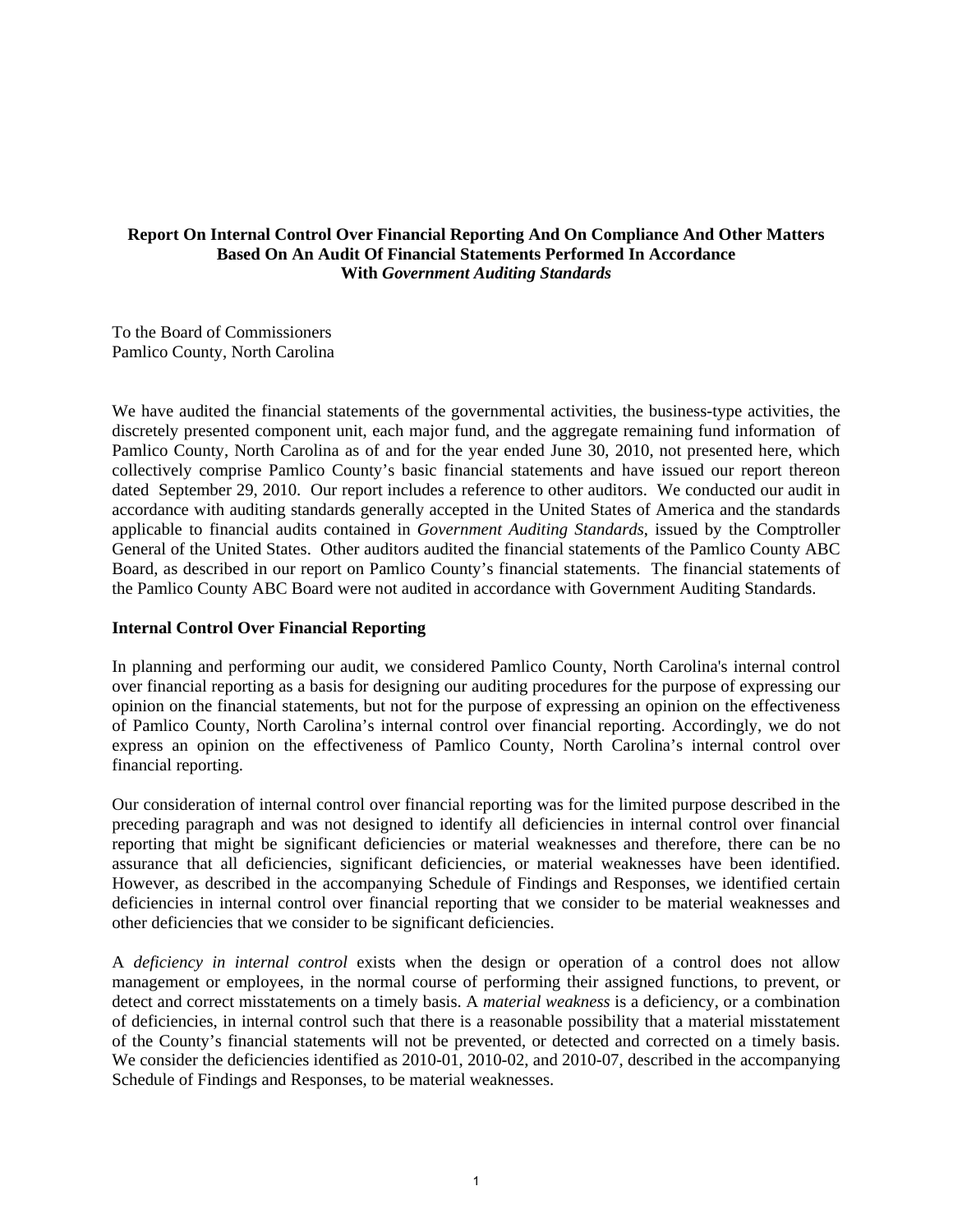A *significant deficiency* is a deficiency or a combination of deficiencies in internal control that is less severe than a material weakness, yet important enough to merit attention by those charged with governance. We consider the deficiencies identified as 2010-03, 2010-04, 2010-05, and 2010-06, described in the accompanying Schedule of Findings and Responses to be significant deficiencies.

#### **Compliance and Other Matters**

As part of obtaining reasonable assurance about whether Pamlico County, North Carolina's financial statements are free of material misstatement, we performed tests of its compliance with certain provisions of laws, regulations, contracts, and grant agreements, non-compliance with which could have a direct and material effect on the determination of financial statement amounts. However, providing an opinion on compliance with those provisions was not an objective of our audit, and accordingly, we do not express such an opinion. The results of our tests disclosed no instances of non-compliance or other matters that are required to be reported under *Government Auditing Standards.*

We noted certain matters that we reported to management of Pamlico County, North Carolina in a separate letter dated September 29, 2010.

Pamlico County, North Carolina's responses to the findings identified in our audit are described in the accompanying Schedule of Findings and Responses. We did not audit Pamlico County, North Carolina's response and, accordingly, we express no opinion on it.

This report is intended for the information and use of management, others within the organization, members of the Pamlico County Board of Commissioners, federal and State awarding agencies, and passthrough entities, and is not intended to be, and should not be, used by anyone other than these specified parties.

Martin Starner & amciates, CPas, P.a.

Martin Starnes & Associates, CPAs, P. A. September 29, 2010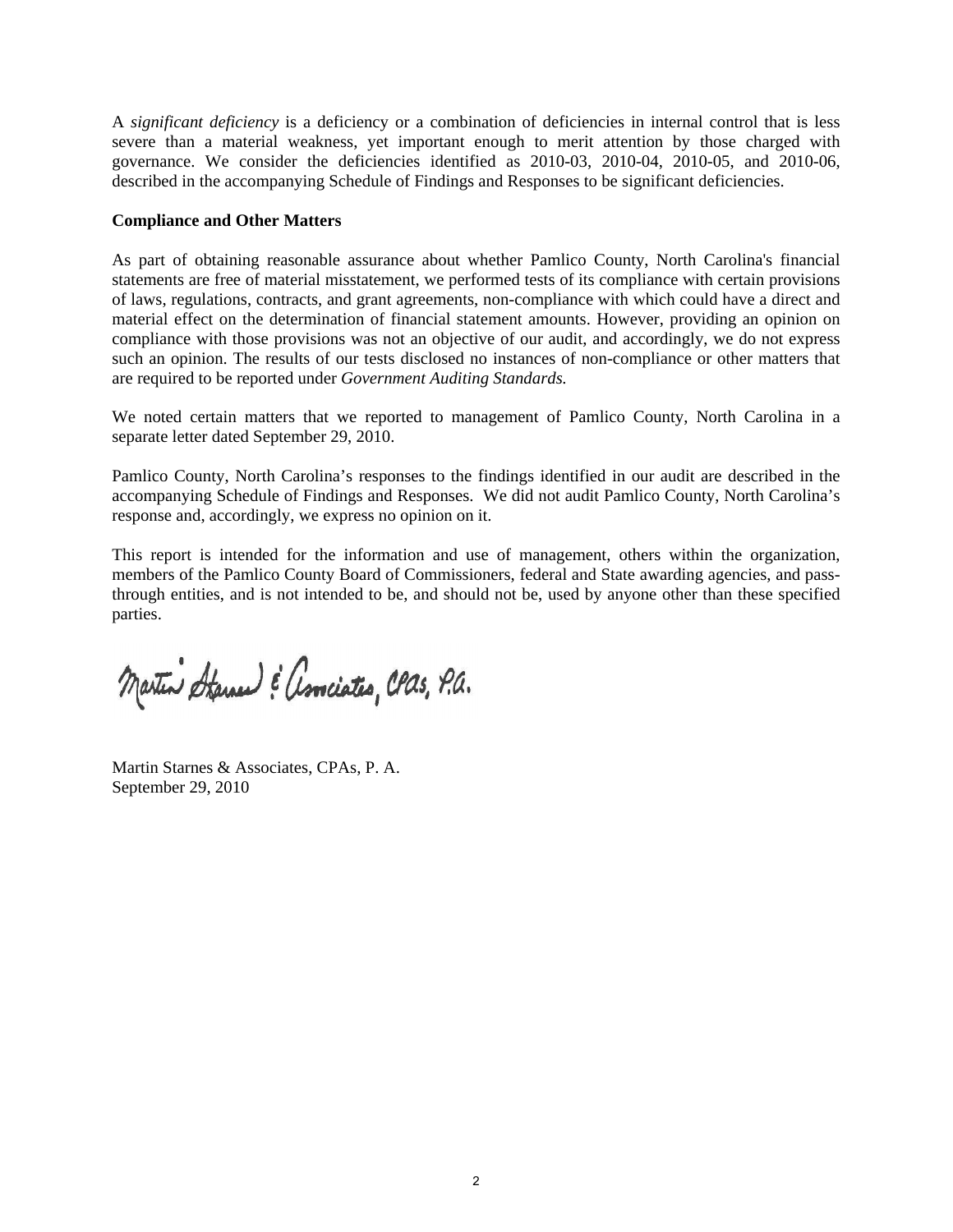#### **Report On Compliance With Requirements That Could Have A Direct And Material Effect On Each Major Federal Program and Internal Control Over Compliance In Accordance With OMB Circular A-133 And the State Single Audit Act**

To the Board of Commissioners Pamlico County, North Carolina

#### **Compliance**

We have audited Pamlico County, North Carolina's compliance with the types of compliance requirements described in the U.S. Office of Management and Budget (OMB) *Circular A-133 Compliance Supplement* and the *Audit Manual for Governmental Auditors in North Carolina*, issued by the Local Government Commission, that could have a direct and material effect on each of Pamlico County, North Carolina's major federal programs for the year ended June 30, 2010. Pamlico County, North Carolina's major federal programs are identified in the summary of auditor's results section of the accompanying Schedule of Findings and Responses. Compliance with the requirements of laws, regulations, contracts, and grants applicable to each of its major federal programs is the responsibility of Pamlico County, North Carolina's management. Our responsibility is to express an opinion on Pamlico County, North Carolina's compliance based on our audit.

We conducted our audit of compliance in accordance with auditing standards generally accepted in the United States of America; the standards applicable to financial audits contained in *Government Auditing Standards*, issued by the Comptroller General of the United States; OMB Circular A-133, *Audits of States, Local Governments, and Non-Profit Organizations* and the State Single Audit Implementation Act*.* Those standards, OMB Circular A-133, and the State Single Audit Implementation Act require that we plan and perform the audit to obtain reasonable assurance about whether non-compliance with the types of compliance requirements referred to above that could have a direct and material effect on a major federal program occurred. An audit includes examining, on a test basis, evidence about Pamlico County, North Carolina's compliance with those requirements and performing such other procedures as we considered necessary in the circumstances. We believe that our audit provides a reasonable basis for our opinion. Our audit does not provide a legal determination of Pamlico County, North Carolina's compliance with those requirements.

In our opinion, Pamlico County, North Carolina complied, in all material respects, with the compliance requirements referred to above that could have a direct and material effect on each of its major federal programs for the year ended June 30, 2010.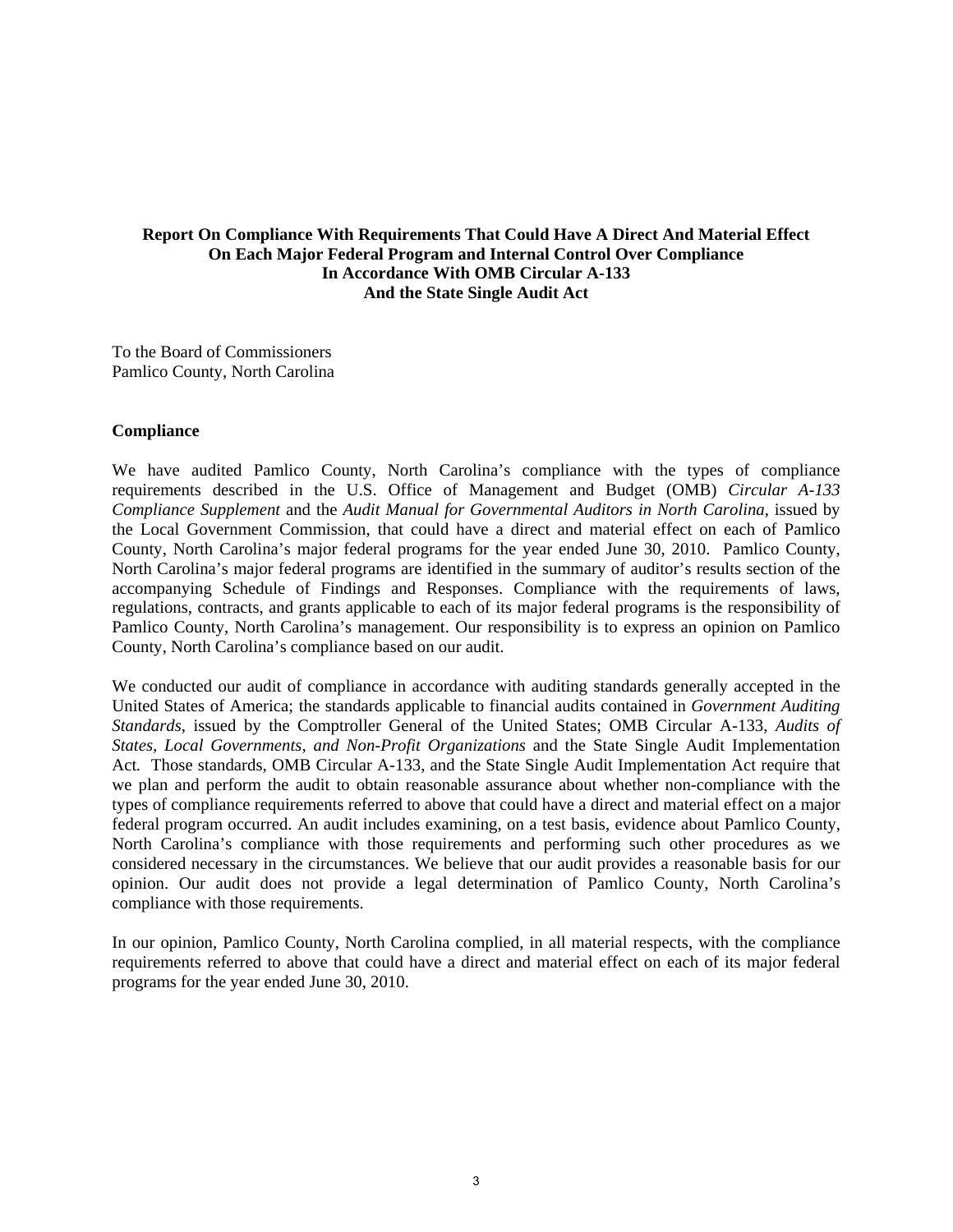#### **Internal Control Over Compliance**

Management of Pamlico County, North Carolina is responsible for establishing and maintaining effective internal control over compliance with the requirements of laws, regulations, contracts, and grants applicable to federal programs. In planning and performing our audit, we considered Pamlico County, North Carolina's internal control over compliance with the requirements that could have a direct and material effect on a major federal program in order to determine our auditing procedures for the purpose of expressing our opinion on compliance and to test and report on internal control over compliance in accordance with OMB Circular A-133 and the State Single Audit Act, but not for the purpose of expressing an opinion on the effectiveness of internal control over compliance. Accordingly, we do not express an opinion on the effectiveness of Pamlico County, North Carolina's internal control over compliance.

Our consideration of internal control over compliance was for the limited purpose described in the preceding paragraph and was not designed to identify all deficiencies in internal control over compliance that might be significant deficiencies or material weaknesses and therefore, there can be no assurance that all deficiencies, significant deficiencies, or material weaknesses have been identified. However, as discussed below, we identified certain deficiencies in internal control over compliance that we consider to be material weaknesses.

A *deficiency in internal control over compliance* exists when the design or operation of a control over compliance does not allow management or employees, in the normal course of performing their assigned functions, to prevent, or detect and correct, non-compliance with a type of compliance requirement of a federal program on a timely basis. A *material weakness in internal control over compliance* is a deficiency, or combination of deficiencies, in internal control over compliance, such that there is reasonable possibility that material non-compliance with a type of compliance requirement of a federal program will not be prevented, or detected and corrected, on a timely basis. We consider the deficiencies in internal control over compliance described in the accompanying Schedule of Findings and Responses as item 2010-01 to be a material weakness.

Pamlico County, North Carolina's responses to the findings identified in our audit are described in the accompanying Schedule of Findings and Responses. We did not audit Pamlico County, North Carolina's responses and, accordingly, we express no opinion on the responses.

#### **Schedule of Expenditures of Federal and State Awards**

We have audited the financial statements of the governmental activities, the business-type activities, the aggregate discretely presented component unit, each major fund, and the aggregate remaining fund information of Pamlico County as of and for the year ended June 30, 2010, which collectively comprise the County's basic financial statements and have issued our report thereon dated September 29, 2010. We did not audit the financial statements of the Pamlico County ABC Board. Those financial statements were audited by other auditors whose report thereon has been furnished to us, and our opinion, insofar as it relates to the amounts included for the Pamlico County ABC Board is based solely on the report of the other auditors. Our audit was performed for the purpose of forming an opinion of the financial statements that collectively comprise the County's basic financial statements. The accompanying Schedule of Expenditures of Federal and State Awards is presented for purposes of additional analysis as required by OMB Circular A-133 and the State Single Audit Implementation Act and is not a required part of the basic financial statements. Such information has been subjected to the auditing procedures applied in the audit of the basic financial statements and, in our opinion, is fairly stated, in all material respects, in relation to the basic financial statements taken as a whole.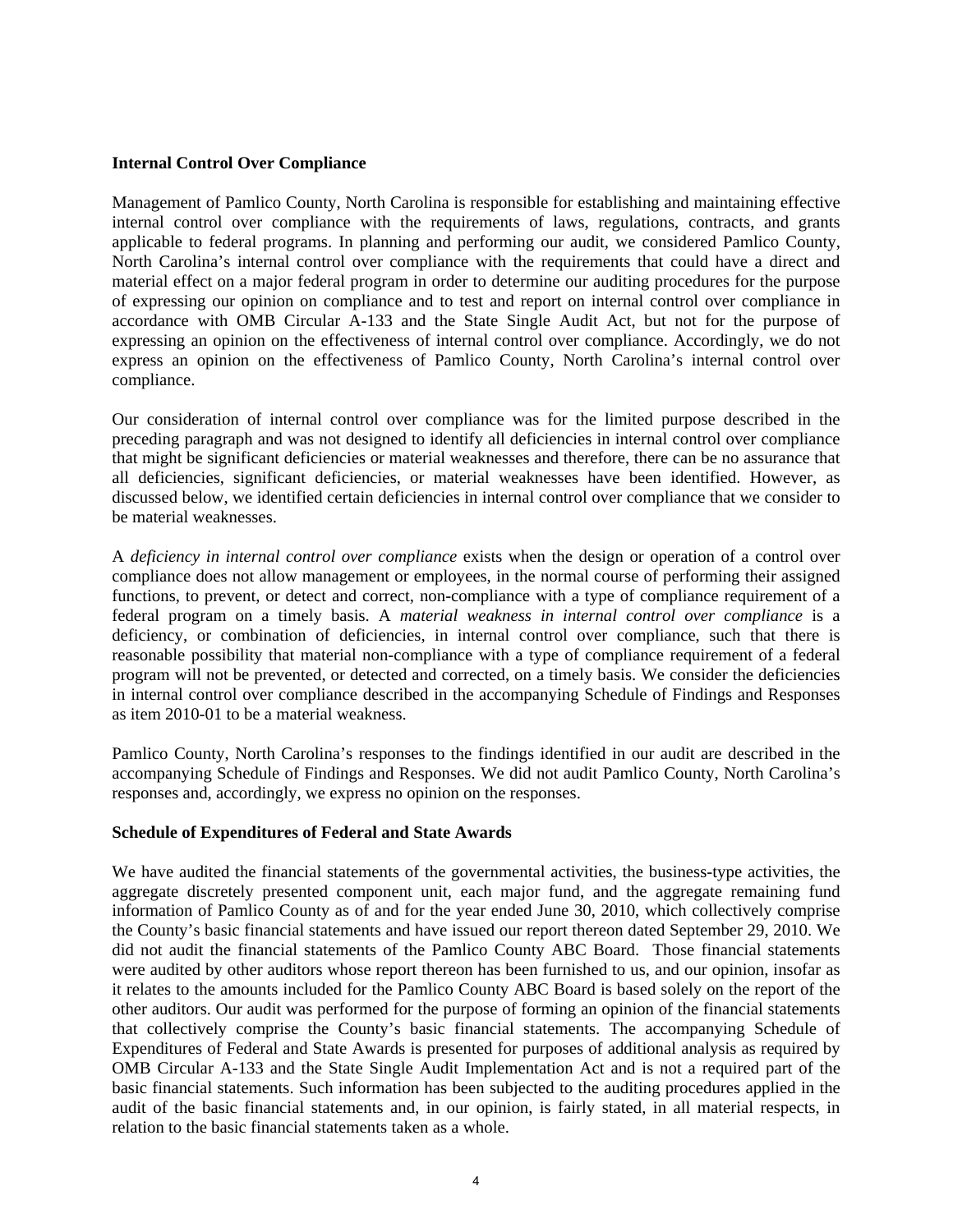This report is intended for the information and use of management, others within the organization, members of the Pamlico County Board of Commissioners, federal and State awarding agencies, and passthrough entities, and is not intended to be, and should not be, used by anyone other than these specified parties.

Martin Starne : amciates, CPas, P.a.

Martin Starnes & Associates, CPAs, P.A. September 29, 2010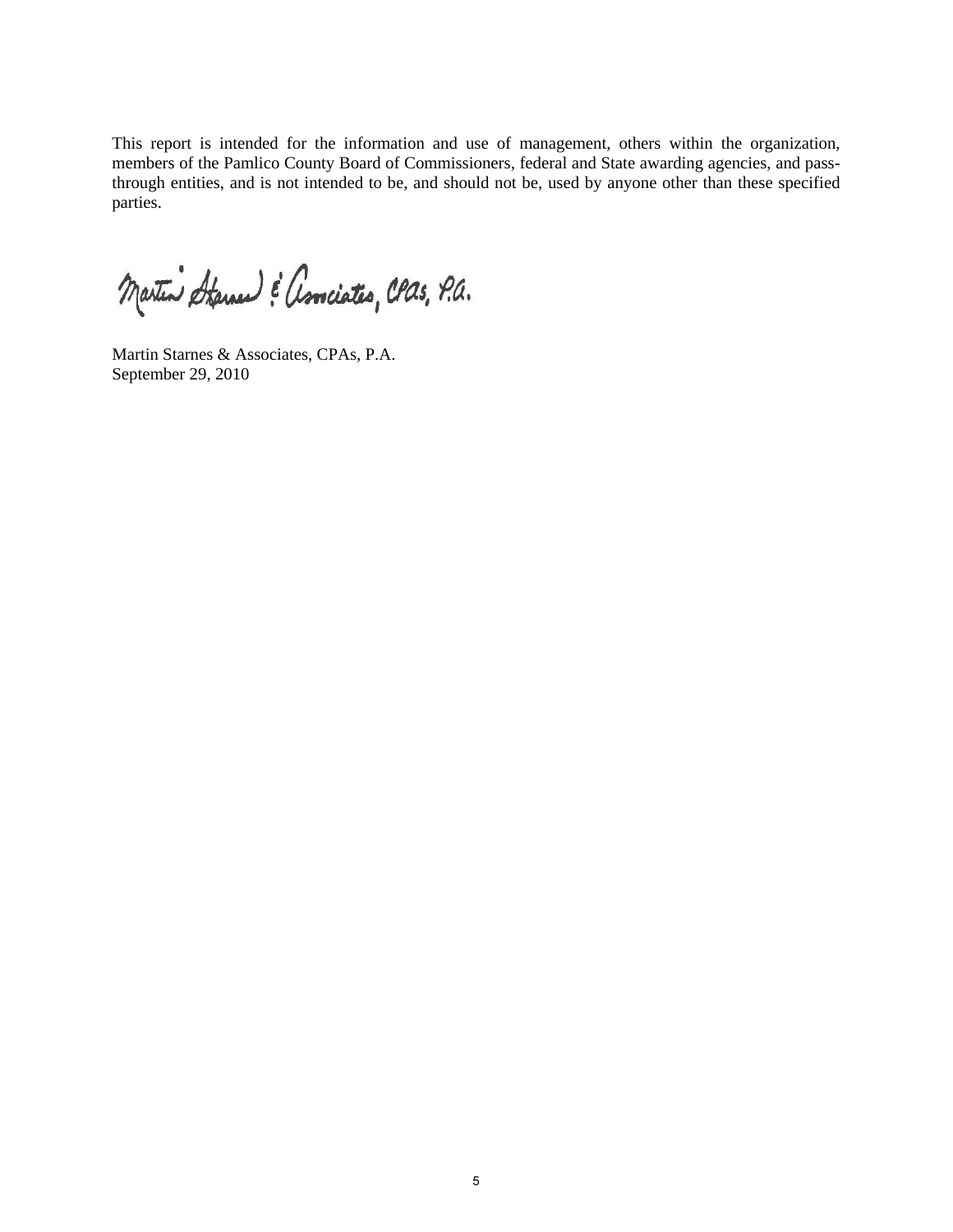#### **Report On Compliance With Requirements That Could Have A Direct And Material Effect On Each Major State Program And On Internal Control Over Compliance In Accordance With OMB Circular A-133 And The State Single Audit Implementation Act**

To the Board of Commissioners Pamlico County, North Carolina

#### **Compliance**

We have audited Pamlico County, North Carolina's compliance with the types of compliance requirements described applicable sections of the U.S. Office of Management and Budget (OMB) *Circular A-133 Compliance Supplement* and the *Audit Manual for Governmental Auditors in North Carolina*, issued by the Local Government Commission, that could have a direct and material effect on each of Pamlico County, North Carolina's major State programs for the year ended June 30, 2010. Pamlico County, North Carolina's major State programs are identified in the summary of auditor's results section of the accompanying Schedule of Findings and Responses. Compliance with the requirements of laws, regulations, contracts, and grants applicable to each of its major State programs is the responsibility of Pamlico County, North Carolina's management. Our responsibility is to express an opinion on Pamlico County, North Carolina's compliance based on our audit.

We conducted our audit of compliance in accordance with auditing standards generally accepted in the United States of America; the standards applicable to financial audits contained in *Government Auditing Standards*, issued by the Comptroller General of the United States; applicable sections of OMB Circular A-133, *Audits of States, Local Governments, and Non-Profit Organizations* and the State Single Audit Implementation Act*.* Those standards, applicable sections of OMB Circular A-133, and the State Single Audit Implementation Act require that we plan and perform the audit to obtain reasonable assurance about whether non-compliance with the types of compliance requirements referred to above that could have a direct and material effect on a major State program occurred. An audit includes examining, on a test basis, evidence about Pamlico County, North Carolina's compliance with those requirements and performing such other procedures as we considered necessary in the circumstances. We believe that our audit provides a reasonable basis for our opinion. Our audit does not provide a legal determination of Pamlico County, North Carolina's compliance with those requirements.

In our opinion, Pamlico County, North Carolina complied, in all material respects, with the compliance requirements referred to above that could have a direct and material effect on each of its major State programs for the year ended June 30, 2010. The results of our auditing procedures disclosed no instances of non-compliance with those requirements, which are required to be reported in accordance with applicable sections of OMB Circular A-133 and the State Single Audit Implementation Act.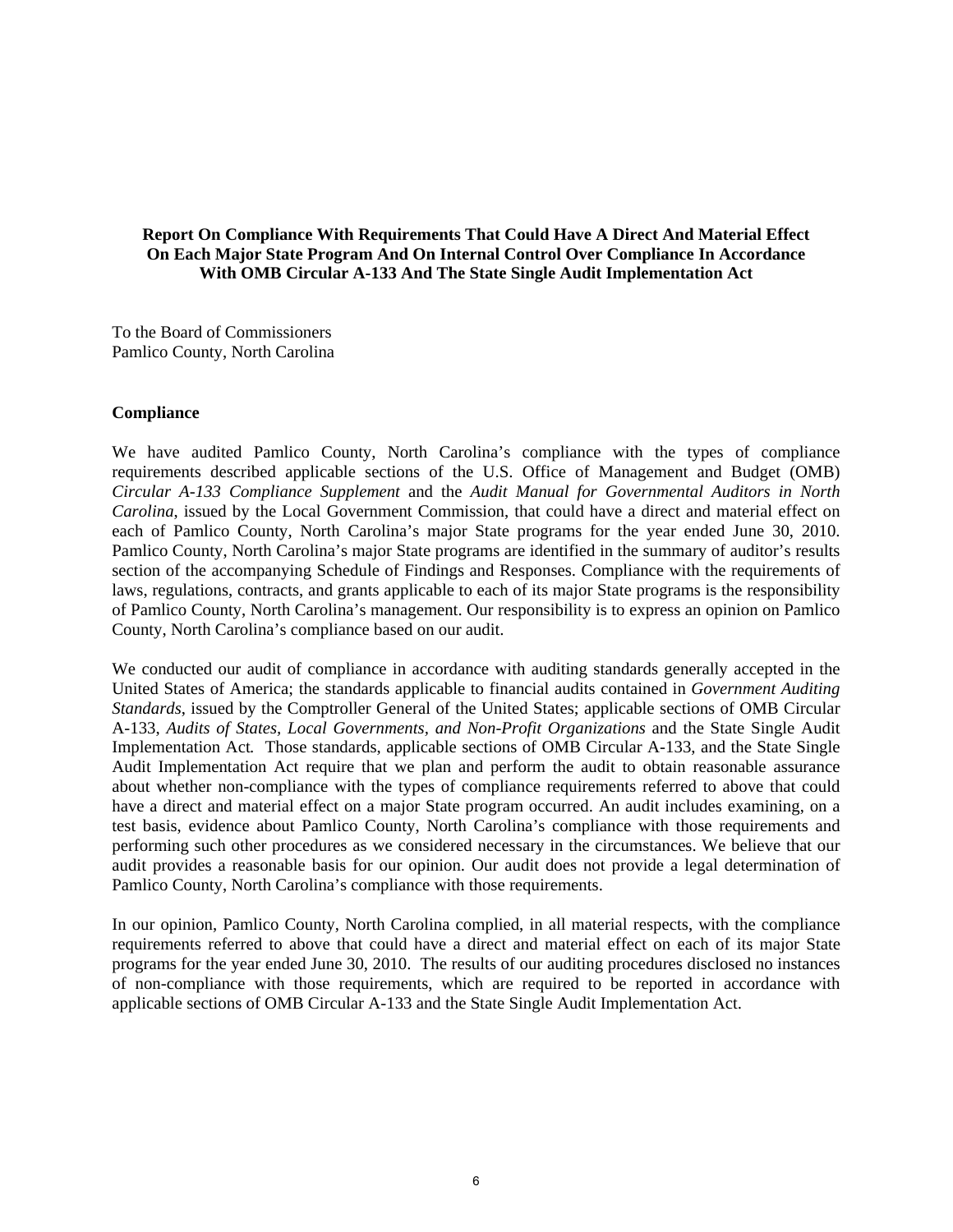#### **Internal Control Over Compliance**

Management of Pamlico County, North Carolina is responsible for establishing and maintaining effective internal control over compliance with the requirements of laws, regulations, contracts, and grants applicable to State programs. In planning and performing our audit, we considered Pamlico County, North Carolina's internal control over compliance with the requirements that could have a direct and material effect on a major State program in order to determine our auditing procedures for the purpose of expressing our opinion on compliance and to test and report on internal control over compliance in accordance with applicable sections of OMB Circular A-133 and the State Single Audit Act, but not for the purpose of expressing an opinion on the effectiveness of internal control over compliance. Accordingly, we do not express an opinion on the effectiveness of Pamlico County, North Carolina's internal control over compliance.

Our consideration of internal control over compliance was for the limited purpose described in the preceding paragraph and was not designed to identify all deficiencies in internal control over compliance that might be significant deficiencies or material weaknesses and therefore, there can be no assurance that all deficiencies, significant deficiencies, or material weaknesses have been identified. However, as discussed below, we identified certain deficiencies in internal control over compliance that we consider to be material weaknesses.

A *deficiency in internal control over compliance* exists when the design or operation of a control over compliance does not allow management or employees, in the normal course of performing their assigned functions, to prevent, or detect and correct, non-compliance with a type of compliance requirement of a State program on a timely basis. A *material weakness in internal control over compliance* is a deficiency, or combination of deficiencies, in internal control over compliance, such that there is reasonable possibility that material non-compliance with a type of compliance requirement of a State program will not be prevented, or detected and corrected, on a timely basis. We consider the deficiencies in internal control over compliance described in the accompanying Schedule of Findings and Responses as item 2010-01 to be a material weakness.

Pamlico County, North Carolina's responses to the findings identified in our audit are described in the accompanying Schedule of Findings and Responses. We did not audit Pamlico County, North Carolina's responses and, accordingly, we express no opinion on the responses.

#### **Schedule of Expenditures of Federal and State Awards**

We have audited the financial statements of the governmental activities, the business-type activities, the aggregate discretely presented component unit, each major fund, and the aggregate remaining fund information of Pamlico County as of and for the year ended June 30, 2010, which collectively comprise the County's basic financial statements and have issued our report thereon dated September 29, 2010. We did not audit the financial statements of the Pamlico County ABC Board. Those financial statements were audited by other auditors whose report thereon has been furnished to us, and our opinion, insofar as it relates to the amounts included for the Pamlico County ABC Board is based solely on the report of the other auditors. Our audit was performed for the purpose of forming an opinion of the financial statements that collectively comprise the County's basic financial statements. The accompanying Schedule of Expenditures of Federal and State Awards is presented for purposes of additional analysis as required by OMB Circular A-133 and the State Single Audit Implementation Act and is not a required part of the basic financial statements. Such information has been subjected to the auditing procedures applied in the audit of the basic financial statements and, in our opinion, is fairly stated, in all material respects, in relation to the basic financial statements taken as a whole.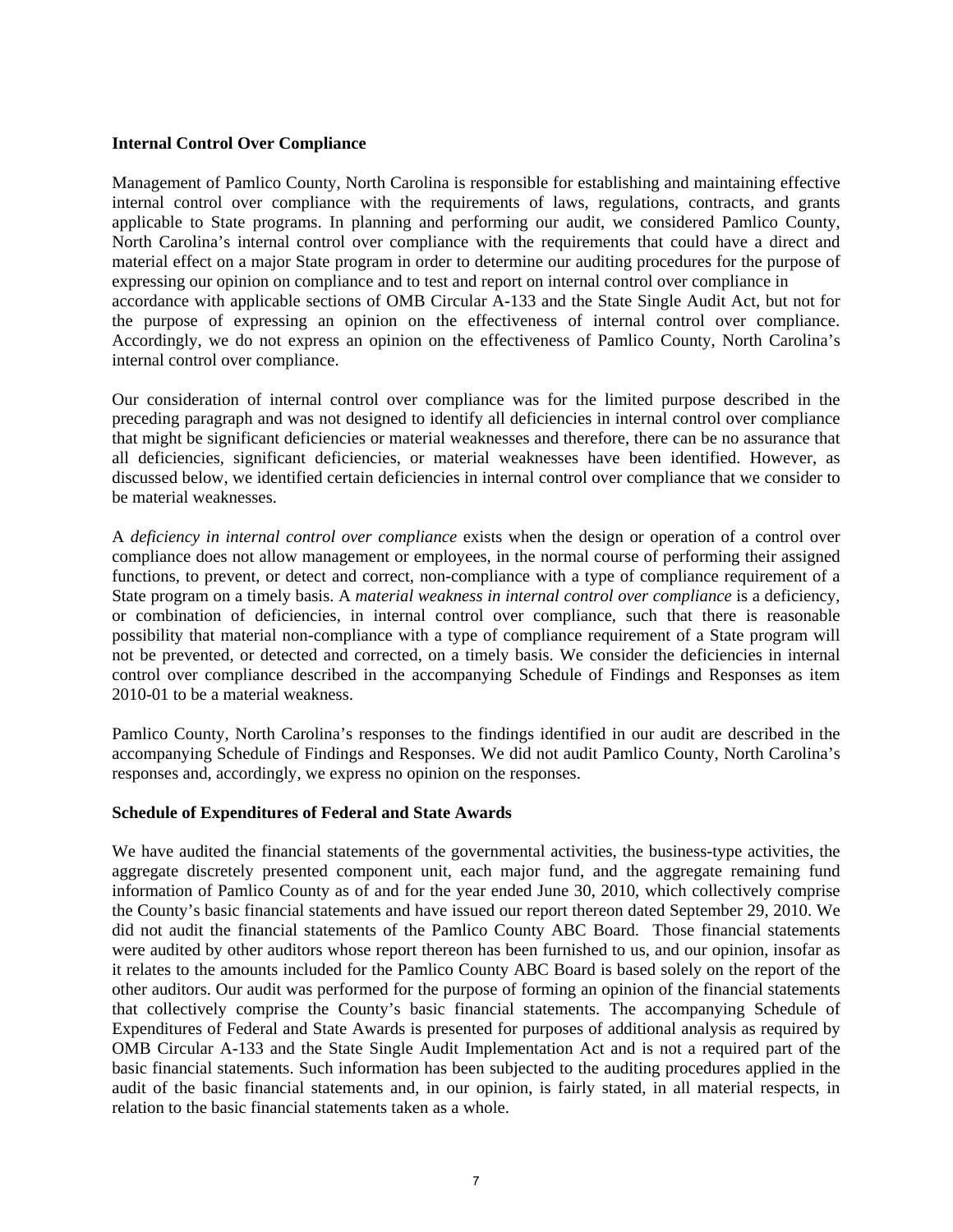This report is intended for the information and use of management, others within the organization, members of the Pamlico County Board of Commissioners, federal and State awarding agencies, and passthrough entities, and is not intended to be, and should not be, used by anyone other than these specified parties.

Martin Starner & amiates, CPas, P.a.

Martin Starnes & Associates, CPAs, P.A. September 29, 2010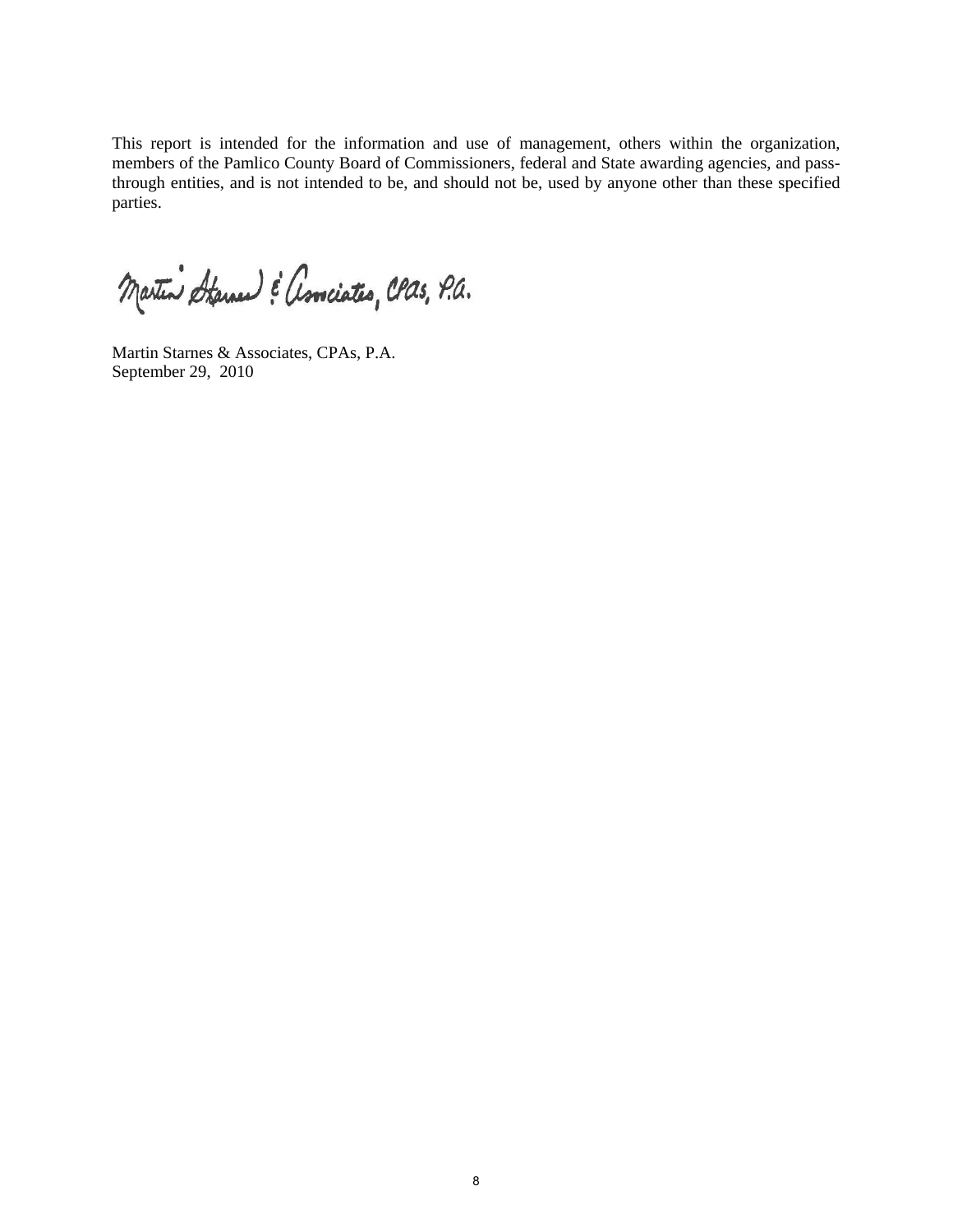# **SCHEDULE OF FINDINGS AND RESPONSES FOR THE YEAR ENDED JUNE 30, 2010**

# **1. Summary of Auditors' Results**

# **Financial Statements**

| Type of auditors' report issued                                                                                               | Unqualified    |
|-------------------------------------------------------------------------------------------------------------------------------|----------------|
| Internal control over financial reporting:                                                                                    |                |
| Material weakness identified?                                                                                                 | Yes            |
| Significant deficiency identified?<br>٠                                                                                       | Yes            |
| Non-compliance material to financial statements noted                                                                         | N <sub>0</sub> |
| <b>Federal Awards</b>                                                                                                         |                |
| Internal control over major federal programs:                                                                                 |                |
| Material weakness(es) identified?<br>٠                                                                                        | Yes            |
| Significant deficiency identified?                                                                                            | N <sub>0</sub> |
| Non-compliance material to federal awards                                                                                     | N <sub>0</sub> |
| Type of auditors' report issued on compliance<br>for major federal programs                                                   | Unqualified    |
| Any audit findings disclosed that are required<br>to be reported in accordance with Section $510(a)$<br>of OMB Circular A-133 | Yes            |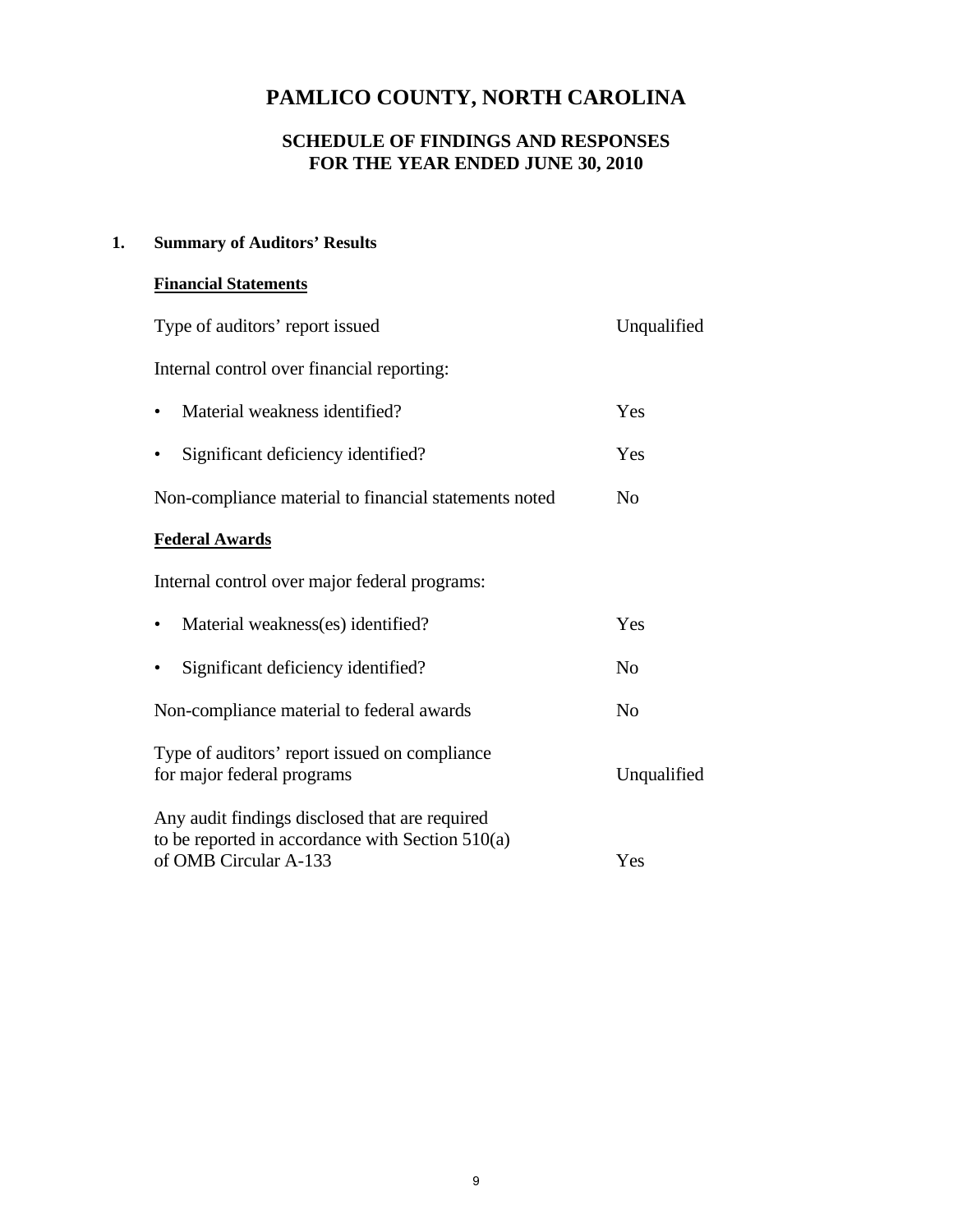# **SCHEDULE OF FINDINGS AND RESPONSES FOR THE YEAR ENDED JUNE 30, 2010**

### **1. Summary of Auditors' Results (Continued)**

Identification of major federal programs:

| <b>Program Name</b>                                                                                                                     | <b>CFDA#</b>     |
|-----------------------------------------------------------------------------------------------------------------------------------------|------------------|
| <b>Medicaid Cluster</b><br><b>Supplemental Nutrition Assistance Program</b>                                                             | 93.778<br>10.551 |
| Dollar threshold used to distinguish between<br>Type A and Type B Programs                                                              | <u>\$472,808</u> |
| Auditee qualified as low-risk auditee?                                                                                                  | No               |
| <b>State Awards</b>                                                                                                                     |                  |
| Internal control over major State programs:                                                                                             |                  |
| Material weakness identified?<br>$\bullet$                                                                                              | Yes              |
| Significant deficiency identified?                                                                                                      | N <sub>0</sub>   |
| Non-compliance material to State awards                                                                                                 | No               |
| Type of auditors' report issued on compliance for major<br>State programs                                                               | Unqualified      |
| Any audit findings disclosed that are required to be<br>reported in accordance with the State Single Audit<br><b>Implementation Act</b> | Yes              |
| Identification of major State programs:                                                                                                 |                  |
| <b>Program Name</b>                                                                                                                     |                  |

 Medical Assistance Program – Title XIX – Medicaid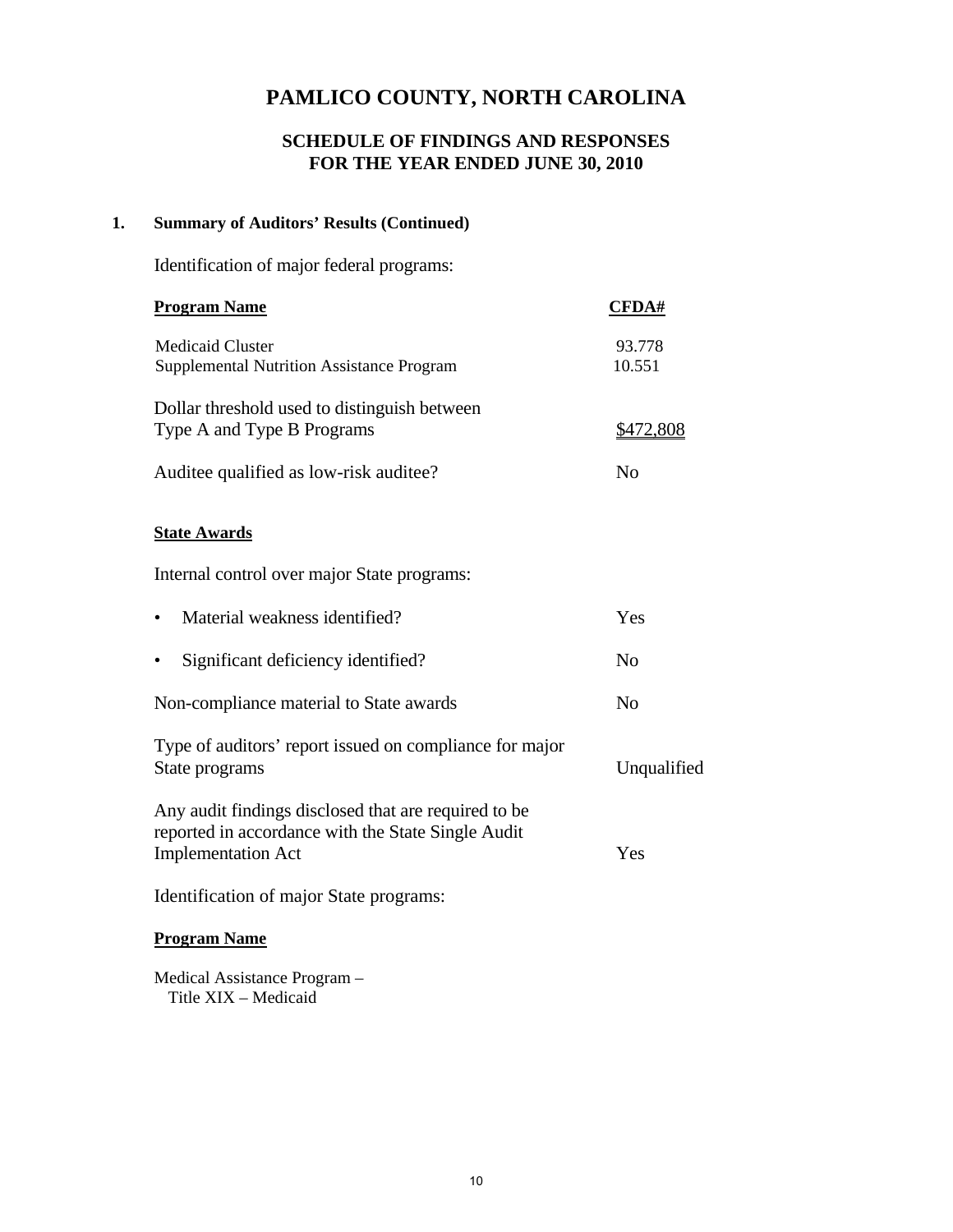### **SCHEDULE OF FINDINGS AND RESPONSES FOR THE YEAR ENDED JUNE 30, 2010**

#### **2. Financial Statements Findings**

#### **Finding 2010-01 – Controls over Journal Entries**

**Criteria:** Management should have a system in place to reduce the likelihood of errors in financial reporting.

**Condition:** Due to the limited number of controls in place and lack of compensating/mitigating controls, there is a heightened level of inherent risk.

**Context:** We noted during on testing of internal controls over journal entries that anyone in Finance has the ability to make adjusting journal entries (AJEs). We did not detect any system in place for review or approval before posting to the system. We did not detect any type of monthly review of AJEs posted to the general ledger.

**Effect:** Material errors could occur without being prevented or detected.

**Cause:** There is a lack of controls associated with general ledger access and AJE posting

**Recommendation:** Limit the personnel who have password authority to post AJEs. Provide the County Manager or Board members with monthly AJE report for review.

**Name of Contact Person:** Mary Jane Westphal, Finance Officer

**Management's Response:** Management concurs and will implement recommendations.

#### **Finding 2010-02 – Preparation of the Financial Statements**

**Criteria:** Management should have a system in place to reduce the likelihood of errors in financial reporting.

**Condition:** Financial reporting under the accounting standards promulgated by the Financial Accounting Standards Board and the Governmental Accounting Standards Board requires a level of technical expertise not possessed by County personnel.

**Context:** While conducting our audit, it was noted that County personnel cannot prepare full disclosure financial statements in accordance with generally accepted accounting principles.

**Effect:** The County requires assistance from the external auditor to prepare the financial statements.

**Cause:** The cost/benefit of hiring additional staff to comply with the financial reporting requirements discussed above is cost prohibitive.

**Recommendation:** The cost of acquiring sufficient staff to comply with the financial reporting requirements discussed above appears prohibitive. Therefore, the County should exercise due care in reviewing the financial statements drafted by the external auditor as the County is responsible for the accuracy of the audited financial statements.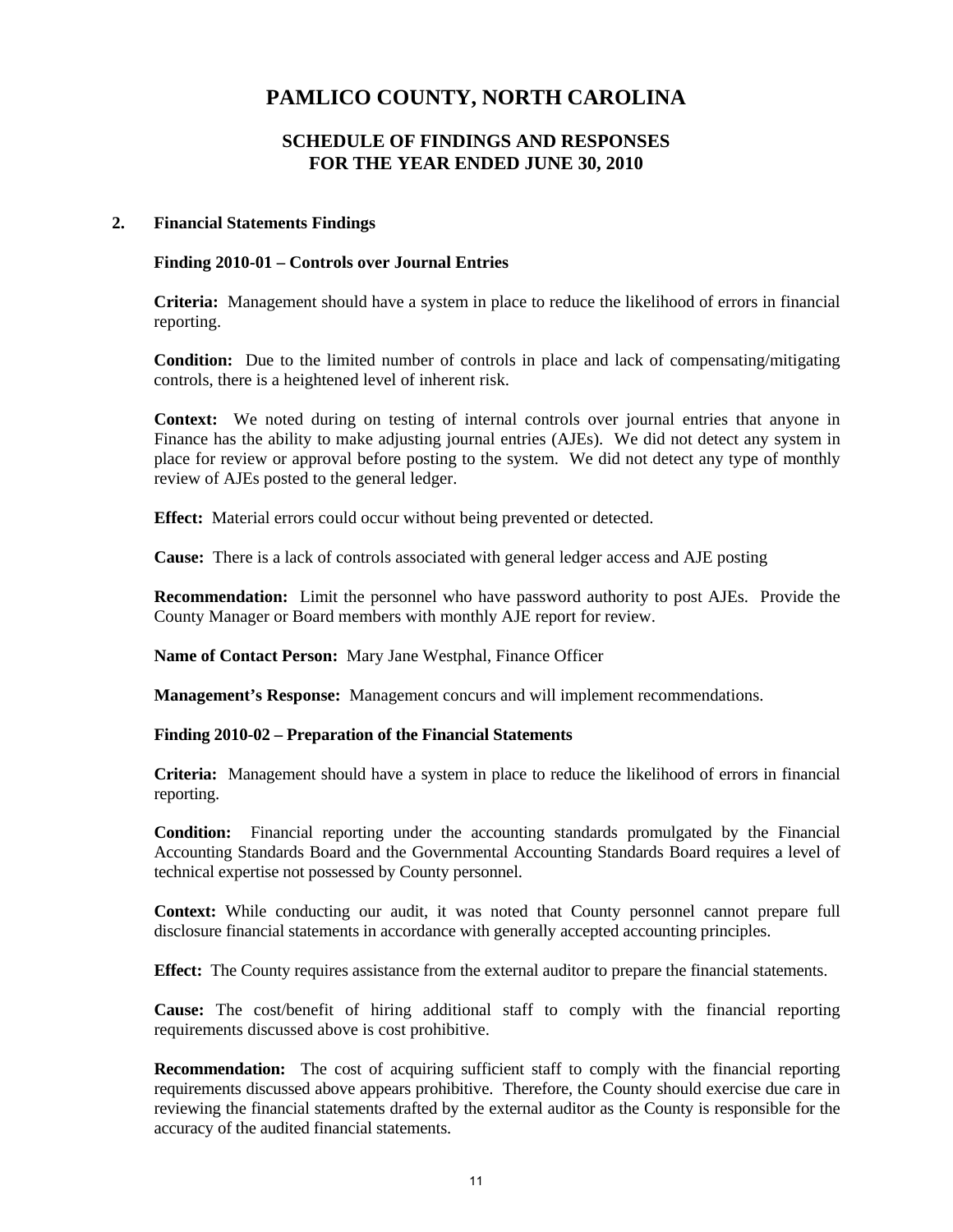### **SCHEDULE OF FINDINGS AND RESPONSES FOR THE YEAR ENDED JUNE 30, 2010**

#### **Name of Contact Person**: Timothy A. Buck, County Manager

**Management's Response**: Management concurs with the finding. Management, in the future, will exercise due care in reviewing the financial statements drafted by the external auditor, as the County is responsible for the accuracy of the audited financial statements.

#### **Finding 2010-03 – Cash Receipts - Register of Deeds**

**Criteria:** Management should have a system in place to reduce the likelihood of errors in financial reporting.

**Condition:** Due to the limited number of controls in place and lack of compensating/mitigating controls, there is a heightened level of inherent risk.

**Context:** During our testing of internal controls over cash receipts at the Register of Deeds and our observation of daily procedures, we noted that all cashiers at Register of Deeds operate out of the same cash register drawer. This lack of segregation of duties prevents the County from detecting the person responsible for irregularities (should they occur) in cash collections.

**Effect:** Errors could occur without being prevented or detected.

**Cause:** There are a limited number of personnel for certain functions, especially when there is a shortened staff or other situation that require convergence of responsibilities.

**Recommendation:** Review the procedures at the Register of Deeds' office to determine changes that could be made to provide for individual cash drawers and collection reports for each person collecting funds in the department.

**Name of Contact Person:** Mary Jane Westphal, Finance Director

**Management's Response:** Management concurs and will implement cost effective changes.

#### **Finding 2010-04 – Customer Adjustments - Water Department**

**Criteria:** Management should have a system in place to reduce the likelihood of errors in financial reporting.

**Condition:** Due to the limited number of controls in place and lack of compensating/mitigating controls, there is a heightened level of inherent risk.

**Context:** We noted during our testing of internal controls at the Water Department and observation of procedures that one individual records adjustments to water customer accounts, and there is no procedure in place to require an approval or review of those adjustments.

**Effect:** Errors could occur without being prevented or detected.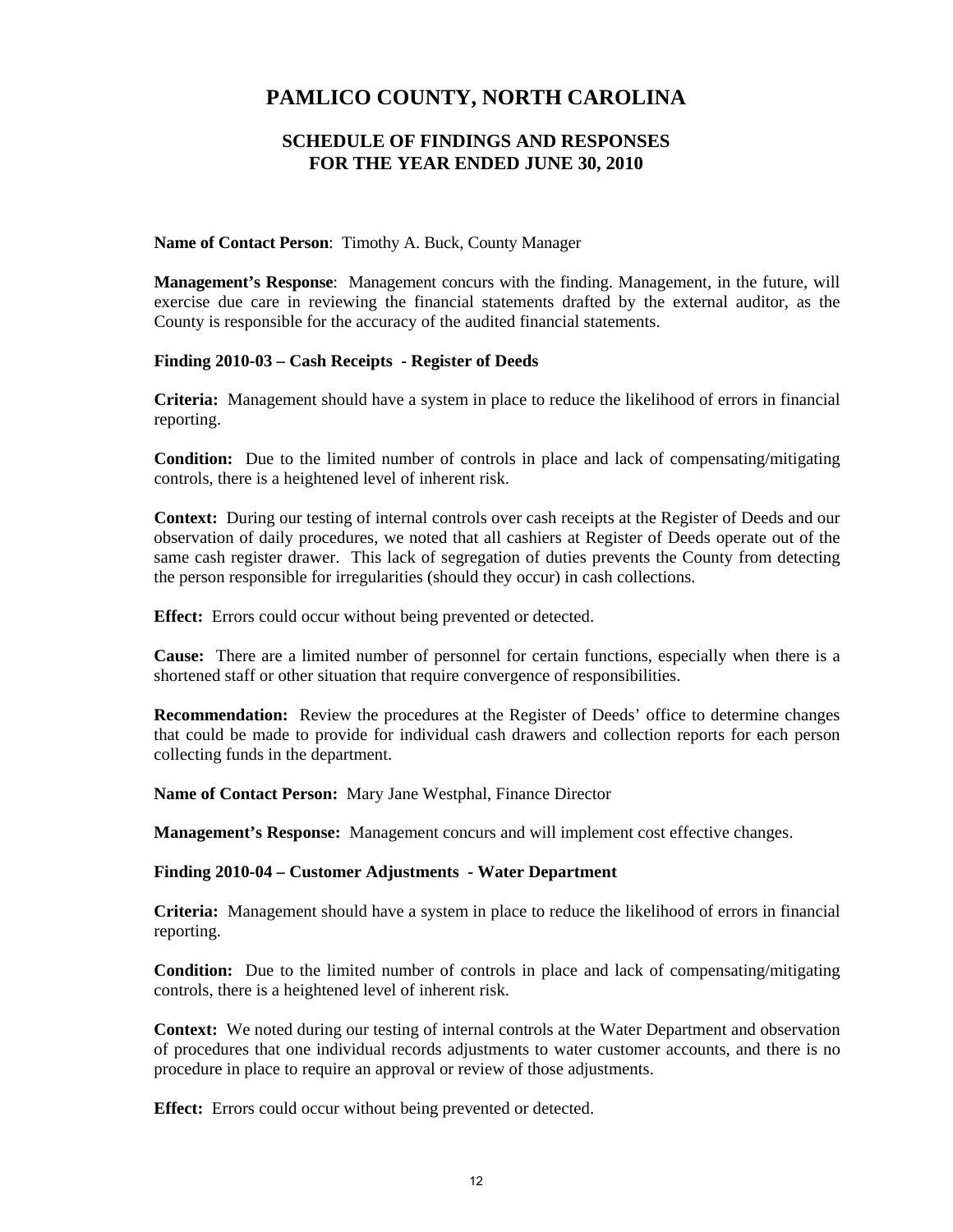### **SCHEDULE OF FINDINGS AND RESPONSES FOR THE YEAR ENDED JUNE 30, 2010**

**Cause:** There are not adequate internal control procedures in place over the function of customer adjustments.

**Recommendation:** Require adjustments to be approved by the department supervisor before they are posted to a customer's account. Require an adjustments report to be reviewed and approved on a monthly basis by the department supervisor.

**Name of Contact Person:** Mary Jane Westphal, Finance Director

**Management's Response:** Management concurs and will implement cost effective changes.

#### **Finding 2010-05 – Reconciliation of Subsidiary Reports to General Ledger - Water**

**Criteria:** Management should have a system in place to reduce the likelihood of errors in financial reporting.

**Condition:** Due to the limited number of controls in place and lack of compensating/mitigating controls, there is a heightened level of inherent risk.

**Context:** During our testing of internal controls at the Water Department and our observation of procedures, we noted that water accounts receivable and water customer security deposits are not reconciled to the general ledger on a monthly basis.

**Effect:** Errors could occur without being prevented or detected.

**Cause:** Inadequate design of control procedures over water accounts receivable and water security deposits.

**Recommendation:** Require the Water Department and the Finance Department to reconcile the detail subsidiary reports for water accounts receivable and water security deposits to the related general ledger control accounts on a **monthly** basis. Timely completion of this procedure is inherent to the proper design of the internal control system. Reporting limitations or staff limitations should not restrict the County from implementing the recommendation.

**Name of Contact Person:** Mary Jane Westphal, Finance Director

**Management's Response:** Management concurs and will implement cost effective changes.

**Finding 2010-06 - Reconciliation of Subsidiary Reports to General Ledger - Tax** 

**Criteria:** Management should have a system in place to reduce the likelihood of errors in financial reporting.

**Condition:** Due to the limited number of controls in place and lack of compensating/mitigating controls, there is a heightened level of inherent risk.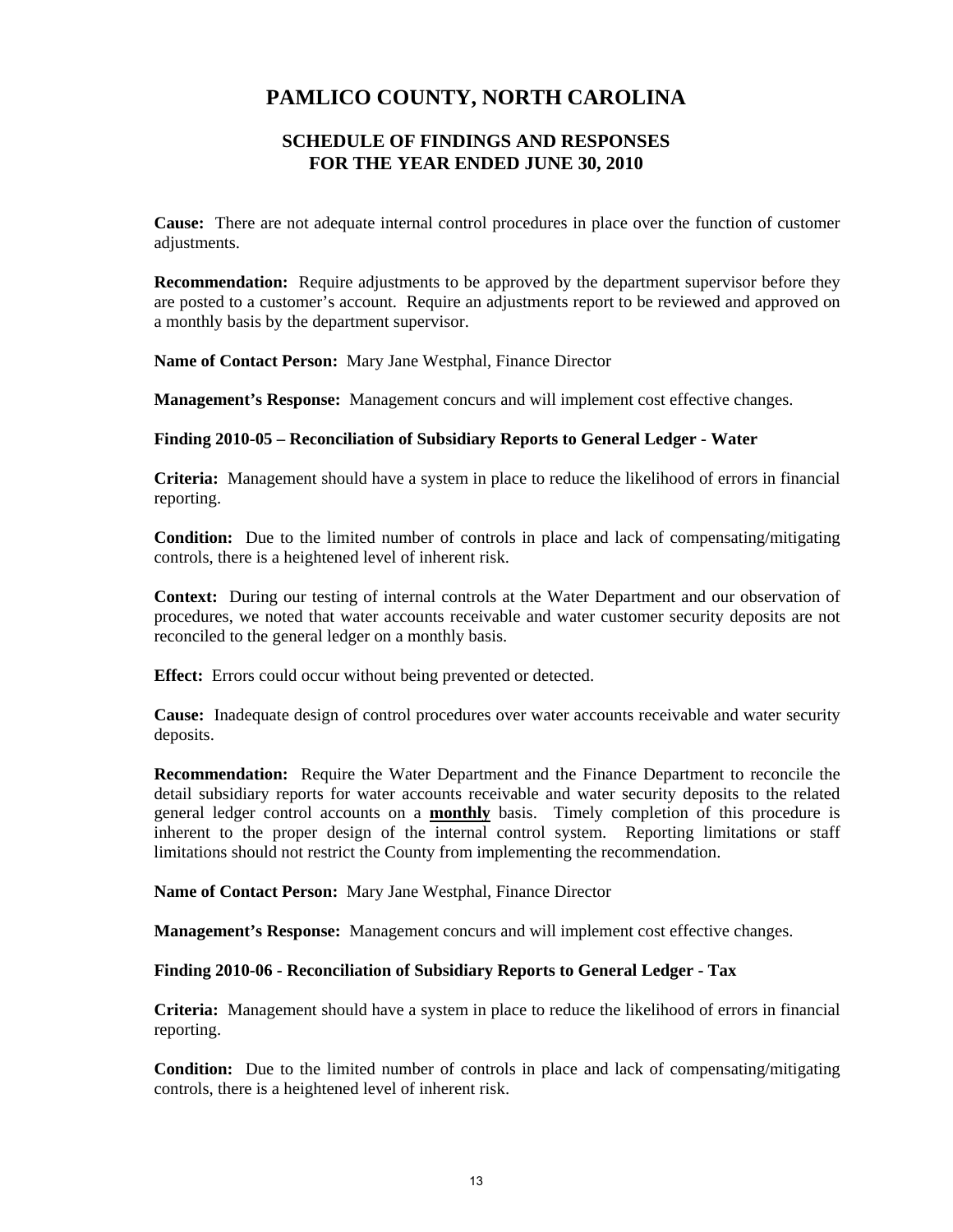### **SCHEDULE OF FINDINGS AND RESPONSES FOR THE YEAR ENDED JUNE 30, 2010**

**Context:** We noted during our testing of internal controls over the Tax Department and observation of procedures that property taxes receivable (County and Fire District taxes) are not reconciled to the general ledger on a monthly basis.

**Effect:** Errors could occur without being prevented or detected.

**Cause:** Inadequate design of control procedures over taxes receivable.

**Recommendation:** Require the Tax Department and the Finance Department to reconcile the detail subsidiary reports for taxes (County and Fire District) receivable to the related general ledger control accounts **at least four times a year**. Timely completion of this procedure is inherent to the proper design of the internal control system. Reporting limitations or staff limitations should not restrict the County from implementing the recommendation.

**Name of Contact Person:** Mary Jane Westphal, Finance Director

**Management's Response:** Management concurs and will implement cost effective changes.

#### **2010-07 - Material Prior Period Adjustments**

**Criteria:** Management should have a system in place to reduce the likelihood of errors in financial reporting.

**Condition:** In the current year, beginning capital assets for the governmental activities were restated due to errors in the prior year's capital asset subsidiary reports.

**Context:** During the current fiscal year, the County's Finance Officer compared the subsidiary capital asset reports as of June 30, 2009 to the amounts reported in the June 30, 2009 audited financial statements and detected a material difference in the amounts previously reported.

**Effect:** Beginning net assets - Governmental Activities (Exhibit B) was overstated by \$5,266,822.

**Cause:** Improper reporting of full accrual adjustments in the full accrual entity-wide financial statements (Exhibits A and B) from modified accrual financial statements (Exhibits C and D).

**Recommendation:** Proper review of the audited financial statements should be implemented to prevent prior period adjustments in the future.

**Name of Contact Person:** Mary Jane Westphal, Finance Director

**Management's Response:** Management concurs and has implemented an internal policy.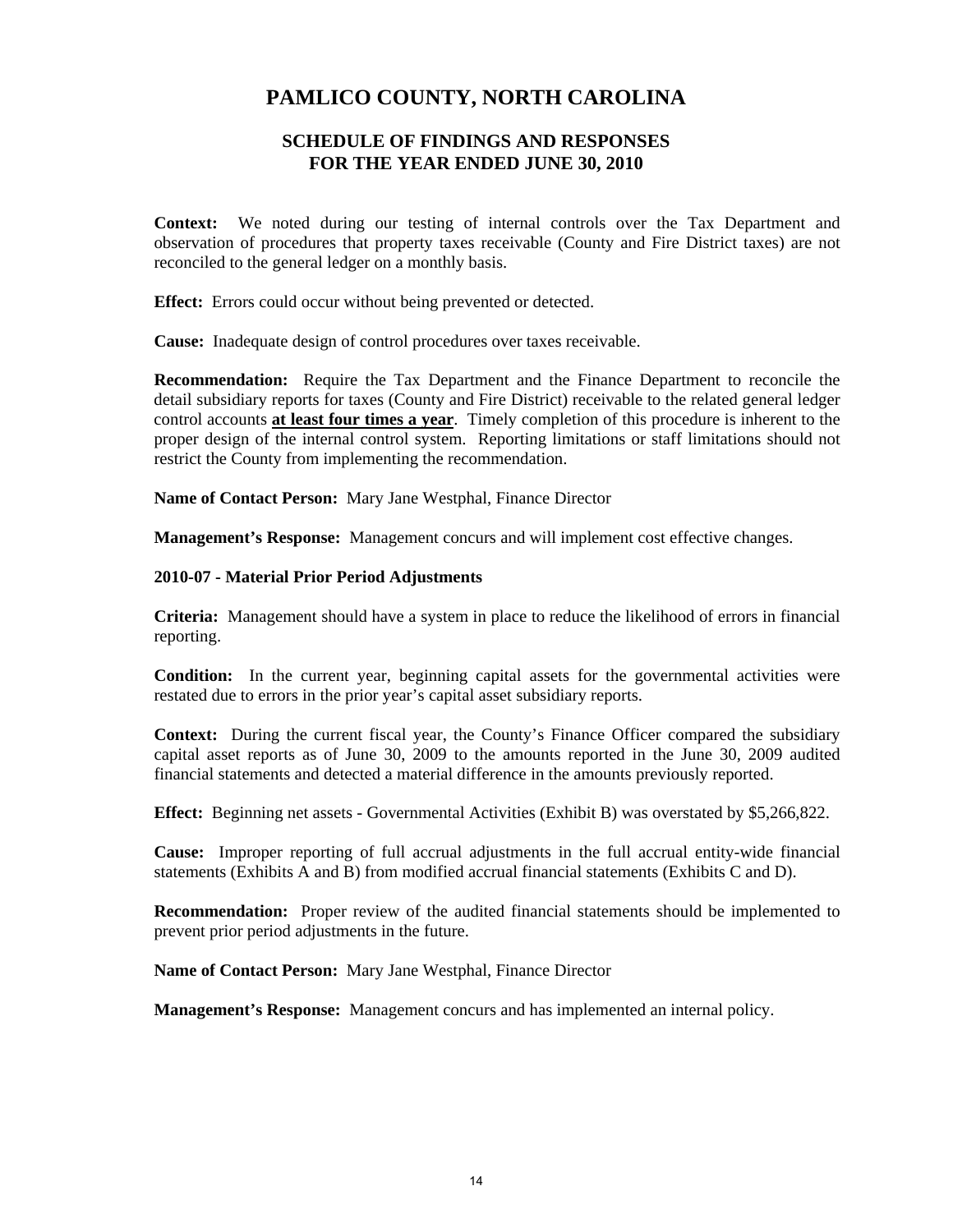# **SCHEDULE OF FINDINGS AND RESPONSES FOR THE YEAR ENDED JUNE 30, 2010**

**3. Federal Award Findings and Questioned Costs** 

2010-01

**4. State Award Findings and Questioned Costs** 

2010-01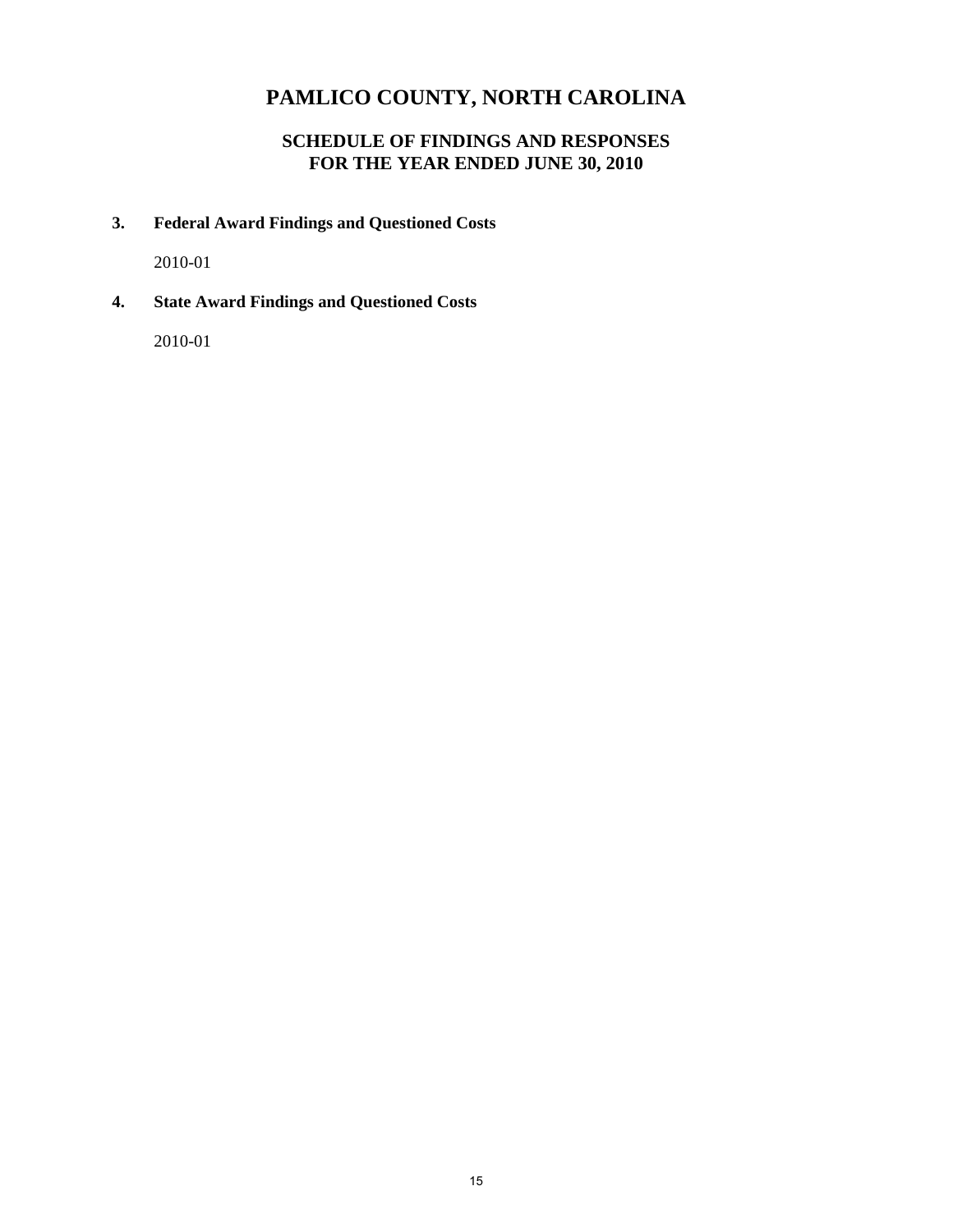## **SUMMARY SCHEDULE OF PRIOR YEARS' AUDIT FINDINGS FOR THE YEAR ENDED JUNE 30, 2010**

**2009-01** – Repeated as 2010-05 and 2010-06

**2009-02** – Corrected

**2009-03** – Corrected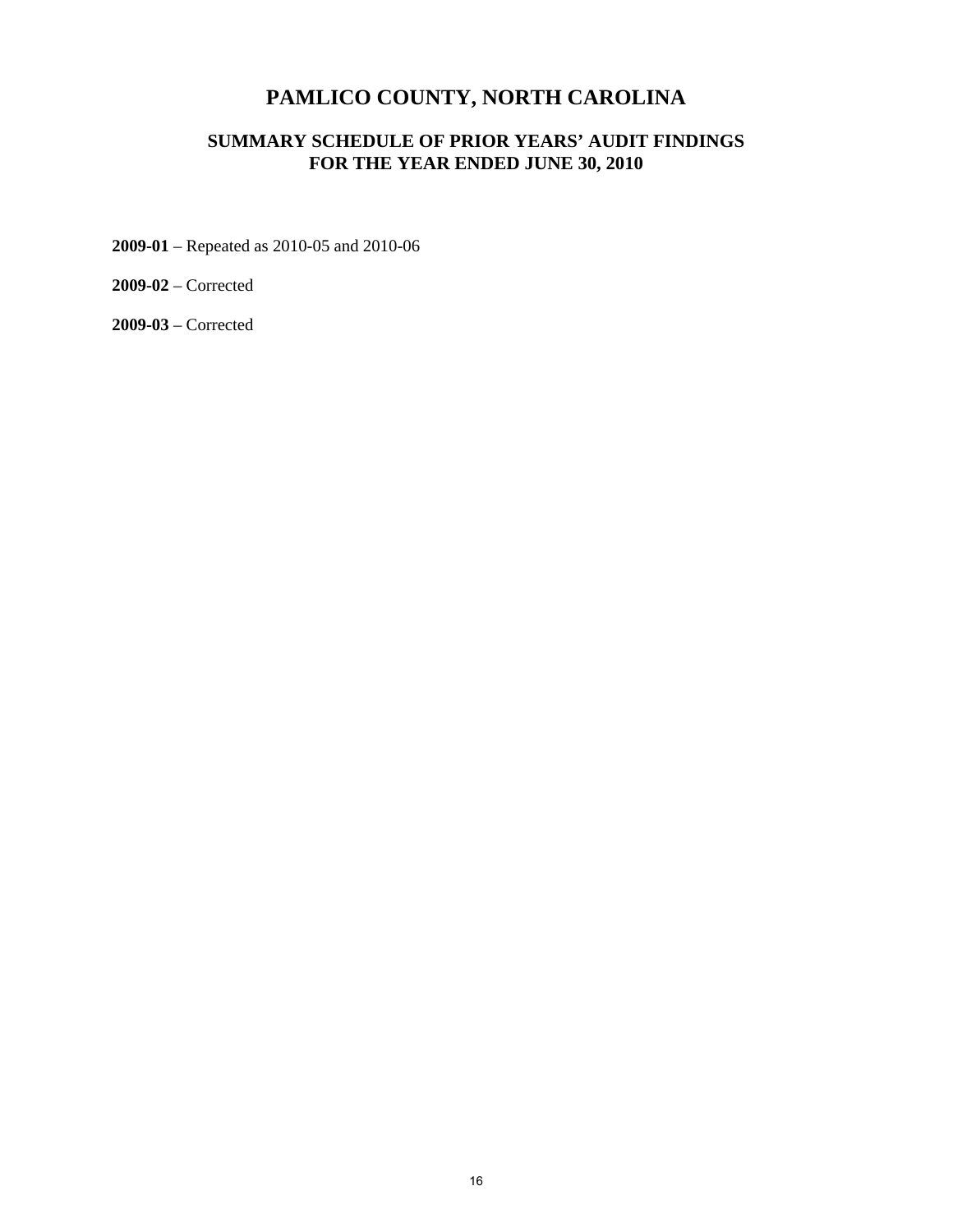#### **SCHEDULE OF EXPENDITURES OF FEDERAL AND STATE AWARDS FOR THE YEAR ENDED JUNE 30, 2010**

|                                                                 | <b>CFDA</b>   |               | <b>Expenditures</b> |
|-----------------------------------------------------------------|---------------|---------------|---------------------|
| <b>Grantor / Pass-through Grantor / Program Title</b>           | <b>Number</b> | Federal       | <b>State</b>        |
| <b>Federal Awards:</b>                                          |               |               |                     |
| U.S. Department of Health and Human Services:                   |               |               |                     |
| <b>Administration for Children and Families:</b>                |               |               |                     |
| Passed-through the N.C. Department of Health and Human Services |               |               |                     |
| <b>Division of Social Services:</b>                             |               |               |                     |
| Child Support Enforcement IV-D                                  | 93.563        | \$<br>146,815 | \$                  |
| Temporary Assistance for Needy Families:                        |               |               |                     |
| Administration                                                  | 93.558        | 155,897       |                     |
| Direct Benefit Payment                                          | 93.558        | 83,767        | (39)                |
| <b>Total Temporary Assistance for Needy Families</b>            |               | 239,664       | (39)                |
| Foster Care and Adoption Cluster:                               |               |               |                     |
| Title IV-E Foster Care:                                         |               |               |                     |
| Administration                                                  | 93.658        | 35,984        | 8,069               |
| Direct Benefit Payments                                         | 93.658        | 90,817        | 36,763              |
| Title IV-E Adoption Assistance Program:                         |               |               |                     |
| Administration                                                  | 93.659        | 63,704        | 1,653               |
| Direct Benefit Payments                                         | 93.659        | 22,808        | 4,642               |
| Total Foster Care and Adoption Cluster                          |               | 213,313       | 51,127              |
| Low-Income Home Energy Assistance Block Grant:                  |               |               |                     |
| Administration                                                  | 93.568        | 70,842        |                     |
| Direct Benefit Payments                                         | 93.568        | 44,833        |                     |
| Total Low-Income Home Energy Assistance Block Grant             |               | 115,675       |                     |
| <b>LINKS</b>                                                    | 93.674        | 4,820         | 2,604               |
| Social Services Block Grant                                     | 93.667        | 53,569        | 3,682               |
| Family Preservation                                             | 93.556        | 827           |                     |
| Child Welfare Services-Permanency Planning:                     | 93.645        | 3,742         |                     |
| Sub total                                                       |               | 62,959        | 6,286               |
| <b>Subsidized Childcare Cluster:</b>                            |               |               |                     |
| <b>Division of Social Services:</b>                             |               |               |                     |
| CCDF-Administration                                             | 93.596        | 80,000        |                     |
| <b>Division of Child Development:</b>                           |               |               |                     |
| Social Services Block Grant                                     | 93.667        | 8,314         |                     |
| CCDF-Discretionary                                              | 93.575        | 189,619       |                     |
| <b>CCDF-Mandatory</b>                                           | 93.596        | 58,273        |                     |
| CCDF-Match                                                      | 93.596        | 72,512        | 38,904              |
| Temporary Assistance for Needy Families                         | 93.558        | 63,491        |                     |
| <b>Smart Start</b>                                              |               |               | 12,007              |
| <b>TANF - MOE</b>                                               |               |               | 71,305              |
| <b>State Appropriations</b>                                     |               |               | 60,920              |
| <b>Total Subsidized Childcare Cluster</b>                       |               | 472,209       | 183,136             |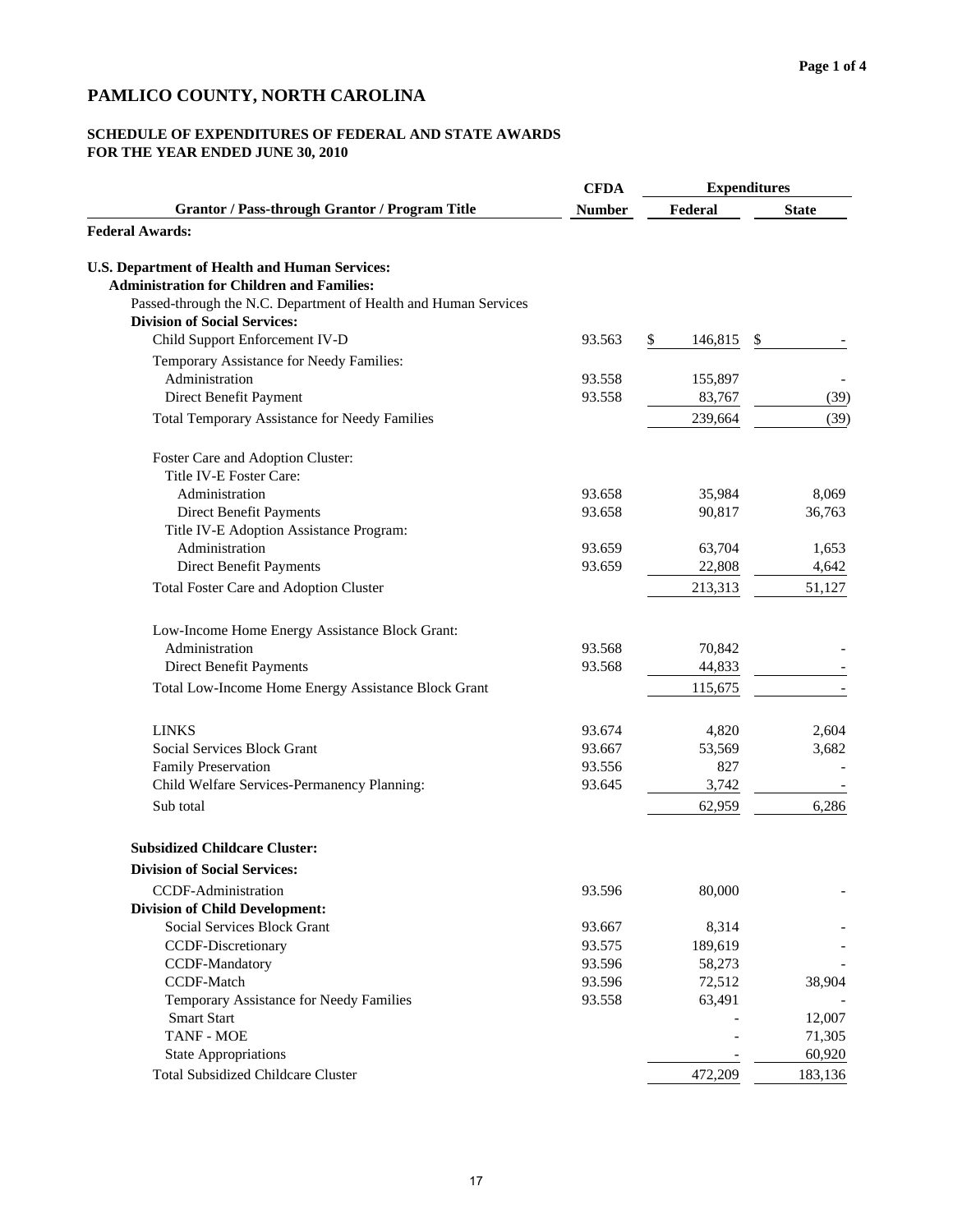### **SCHEDULE OF EXPENDITURES OF FEDERAL AND STATE AWARDS FOR THE YEAR ENDED JUNE 30, 2010**

|                                                                 | <b>CFDA</b>   | <b>Expenditures</b> |              |  |
|-----------------------------------------------------------------|---------------|---------------------|--------------|--|
| <b>Grantor / Pass-through Grantor / Program Title</b>           | <b>Number</b> | Federal             | <b>State</b> |  |
| <b>U.S. Department of Agriculture:</b>                          |               |                     |              |  |
| Passed-through N.C. Department of Health & Human Services       |               |                     |              |  |
| <b>Division of Public Health:</b>                               |               |                     |              |  |
| Special Supplemental Nutrition Program for                      |               |                     |              |  |
| Women Infant and Children (WIC)                                 | 10.557        | 69,829              |              |  |
| WIC - Direct Benefit Payment                                    | 10.557        | 233,778             |              |  |
| <b>Total Division of Public Health</b>                          |               | 303,607             |              |  |
| <b>Health Care Financing Administration:</b>                    |               |                     |              |  |
| Passed-through the N.C. Department of Health and Human Services |               |                     |              |  |
| <b>Division of Medical Assistance:</b>                          |               |                     |              |  |
| Direct Benefit Payments:                                        |               |                     |              |  |
| Medical Assistance Program                                      | 93.778        | 13,257,328          | 4,587,879    |  |
| <b>Health Choice</b>                                            | 93.767        | 10,540              | 597          |  |
| Administration:                                                 |               |                     |              |  |
| Medical Assistance Program                                      | 93.778        | 395,991             | 29,204       |  |
| Total Health Care Financing Administration                      |               | 13,663,859          | 4,617,680    |  |
| <b>U.S. Department of Agriculture:</b>                          |               |                     |              |  |
| Passed-through N.C. Department of Health & Human Services       |               |                     |              |  |
| Food and Consumer Service:                                      |               |                     |              |  |
| <b>Division of Social Services:</b>                             |               |                     |              |  |
| Supplemental Nutrition Assistance Program:                      |               |                     |              |  |
| Administration:                                                 |               |                     |              |  |
| Supplemental Nutrition Assistance Program                       | 10.561        | 140,044             |              |  |
| U.S. Department of Health and Human Services:                   |               |                     |              |  |
|                                                                 |               |                     |              |  |
| Passed-through N.C. Department of Health and Human Services     |               |                     |              |  |
| <b>Division of Public Health:</b>                               |               |                     |              |  |
| <b>Family Planning Services</b>                                 | 93.218        | 24,522              |              |  |
| Immunization Program/Aid to County Funding                      | 93.268        | 5,278               |              |  |
| <b>Bioterrorism Grant</b>                                       | 93.283        | 87,314              |              |  |
| Temporary Assistance for Needy Families                         | 93.558        | 1,278               |              |  |
| <b>Statewide Health Promotion Program</b>                       | 93.991        | 27,948              |              |  |
| Maternal and Child Health Services Block Grant                  | 93.994        | 79,878              |              |  |
| <b>Total Division of Public Health</b>                          |               | 226,218             |              |  |
| <b>Division of Aging:</b>                                       |               |                     |              |  |
| Aging Cluster:                                                  |               |                     |              |  |
| Access Title III B                                              | 93.044        | 5,467               | 269          |  |
| In-Home Services:                                               |               |                     |              |  |
| <b>State Funds</b>                                              |               |                     | 59,434       |  |
| Title IIIB                                                      | 93.044        | 24,633              | 1,449        |  |
| <b>Congregate Nutrition</b>                                     | 93.045        | 13,349              | 785          |  |
| <b>Congregate Nutrition ARRA</b>                                | 93.707        | 4,626               | 272          |  |
| Home-Delivered Meals                                            | 93.045        | 13,968              | 822          |  |
| Home-Delivered Meals ARRA                                       | 93.705        | 2,276               | 134          |  |
| <b>NSIP Supplement</b>                                          | 10.570        | 8,750               |              |  |
| <b>Total Division of Aging</b>                                  |               | 73,069              | 63,165       |  |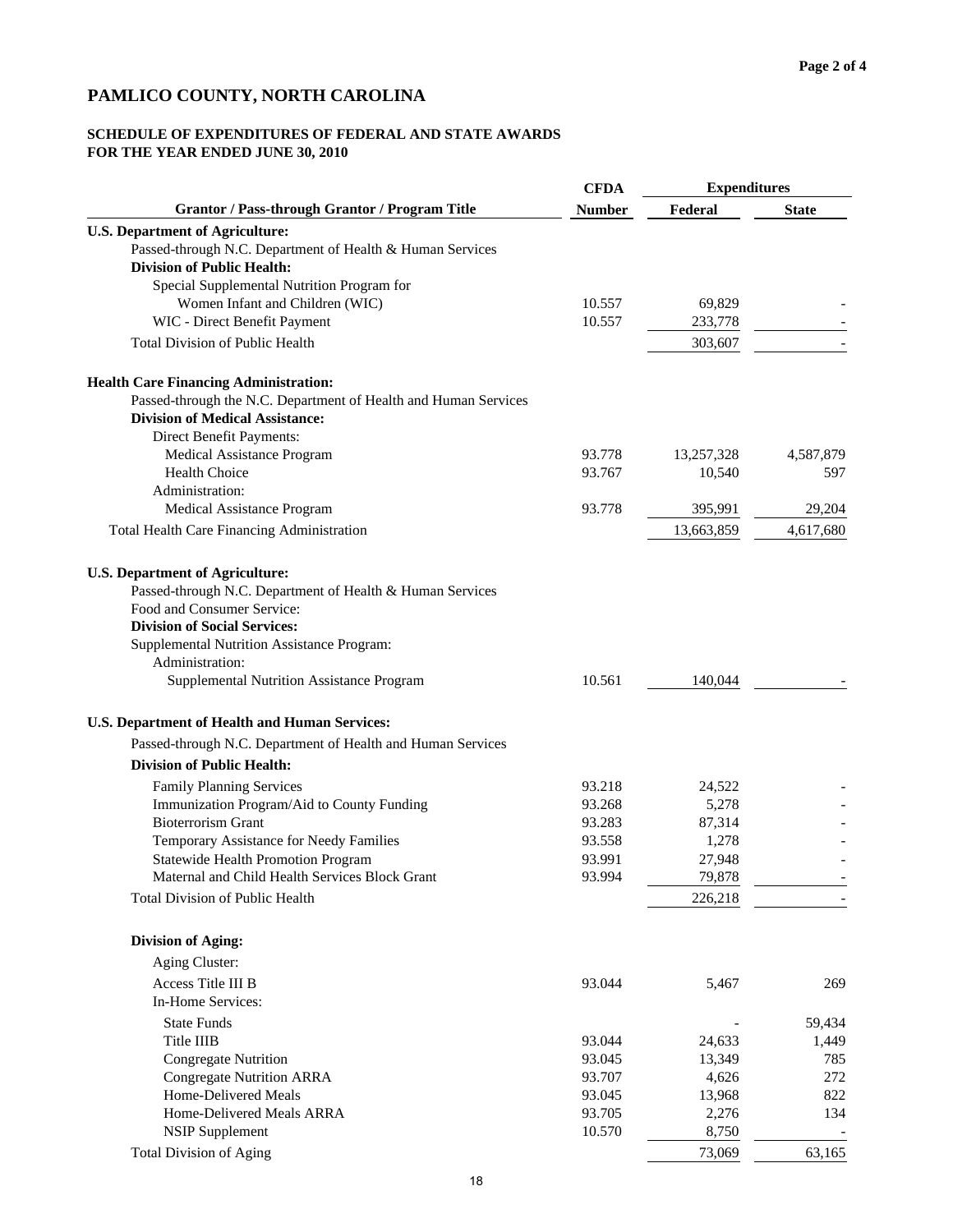#### **SCHEDULE OF EXPENDITURES OF FEDERAL AND STATE AWARDS FOR THE YEAR ENDED JUNE 30, 2010**

|                                                                   | <b>CFDA</b>   | <b>Expenditures</b> |                 |  |
|-------------------------------------------------------------------|---------------|---------------------|-----------------|--|
| <b>Grantor / Pass-through Grantor / Program Title</b>             | <b>Number</b> | Federal             | <b>State</b>    |  |
| <b>Division of Social Services:</b>                               |               |                     |                 |  |
| Social Services Block Grant                                       | 93.667        | 26,867              | 768             |  |
| <b>Total Division of Social Services</b>                          |               | 26,867              | 768             |  |
|                                                                   |               |                     |                 |  |
| <b>Department of Homeland Security</b>                            |               |                     |                 |  |
| Passed-through NC Department of Crime Control and Public Safety:  |               |                     |                 |  |
| <b>Emergency Management</b>                                       | 97.042        | 9,350               |                 |  |
| <b>Total Department of Homeland Security</b>                      |               | 9,350               |                 |  |
| <b>U.S. Department of Housing and Urban Development:</b>          |               |                     |                 |  |
| Passed-through N.C. Department of Commerce:                       |               |                     |                 |  |
| <b>Division of Community Assistance:</b>                          |               |                     |                 |  |
| <b>Community Development Block Grant</b>                          | 14.228        | 28,153              |                 |  |
| <b>Community Development Block Grant TEDG</b>                     | 14.228        | 27,758              |                 |  |
| Total U.S. Department of Housing and Urban Development            |               | 55,911              |                 |  |
| <b>Election Assistance Commission</b>                             |               |                     |                 |  |
|                                                                   |               |                     |                 |  |
| <b>HAVA</b> Grant                                                 | 93.617        | 10,724              |                 |  |
| <b>Total Federal Awards</b>                                       |               | 15,760,282<br>\$    | 4,922,123<br>\$ |  |
| <b>State Awards:</b>                                              |               |                     |                 |  |
| N.C. Department of Heath and Human Services:                      |               |                     |                 |  |
| <b>Division of Social Services:</b>                               |               |                     |                 |  |
| State/County Special Assistance for Adults-Direct Benefit Payment |               |                     | 115,191         |  |
| Energy Assistance-private grants                                  |               |                     | 2,629           |  |
| TANF Incentive/Program Integrity                                  |               |                     | 170             |  |
| <b>CWS Adoption Subsidy</b>                                       |               |                     | 9,794           |  |
| <b>Foster Care Special Provision</b>                              |               |                     | 1,462           |  |
| <b>State Foster Home</b>                                          |               |                     | 15,664          |  |
| <b>Total Division of Social Services</b>                          |               |                     | 144,909         |  |
| <b>Division of Public Health:</b>                                 |               |                     |                 |  |
| Women's Preventive Health                                         |               |                     | 717             |  |
| Communicable Disease                                              |               |                     | 10,077          |  |
| AIDS-State                                                        |               |                     | 500             |  |
| General                                                           |               |                     | 105,588         |  |
| Tuberculosis                                                      |               |                     | 2,113           |  |
| <b>TB Medical Services</b>                                        |               |                     | 540             |  |
| <b>Breast and Cervical Cancer Control</b>                         |               |                     | 3,315           |  |
| LHD Smokefree Law                                                 |               |                     | 284             |  |
| Wisewomen                                                         |               |                     | 2,050           |  |
| Preparedness and Response                                         |               |                     | 22,220          |  |
| Risk Reduction / Heath Promotion                                  |               |                     | 2,186           |  |
|                                                                   |               |                     |                 |  |

Total N.C. Department of Health and Human Services 294,499